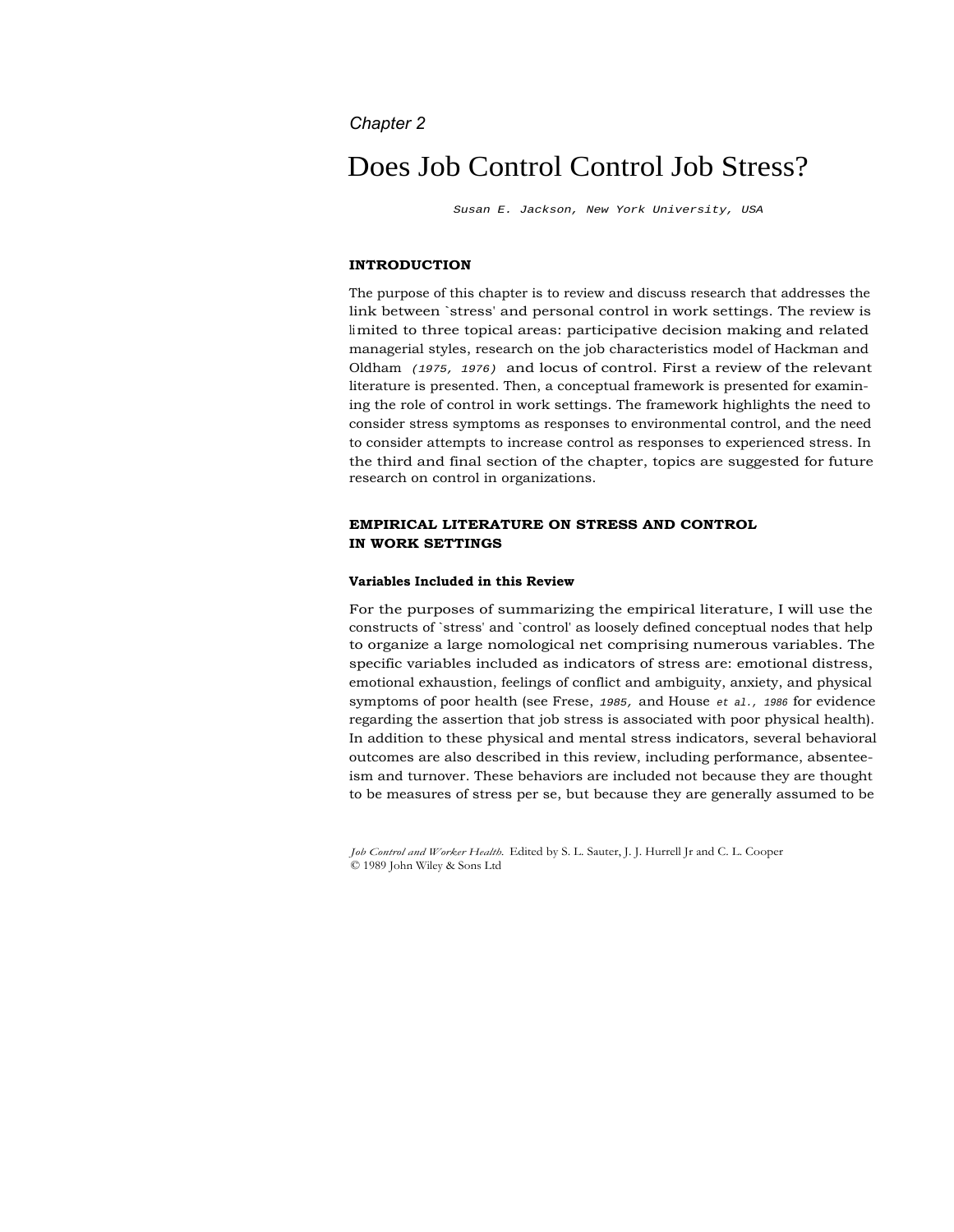partly determined by experienced job stress (see Hendrix, Ovalle and Troxier, 1985). Note that for the purposes of this review `stress' is used to refer only to phenomena measured at the individual level of analysis. In the second and third sections of this chapter, the value of expanding the analysis to include group and organizational level phenomena will be discussed.

Compared to the number of variables used to represent `stress' phenomena, the number of variables used as indicators of control is much more limited, reflecting the paucity of research on this topic by organizational psychologists. Research relevant to the control-stress link in the context of work settings almost always treats the job environment as the independent variable, with `stress' as the dependent variable. Two general aspects of the environment that reflect the amount of control employees experience are managerial style and job/task design. Regarding managerial styles, the dimension of interest here is the extent to which managers are participative/democratic versus nonparticipative/authoritarian. A participative style presumably allows employees to take control, while an authoritarian style requires employees to accept control. Regarding job/task design, the dimension of interest is autonomy. High-autonomy jobs allow employees to choose how tasks are completed, when tasks are completed, and/or which tasks are completed. Low-autonomy jobs impose routine procedures for completing tasks; employees are controlled by rules that determine task priorities and sequencing. In addition to studies that examine the job environment (management style and job design) as indicators of the amount of control employees experience are a few studies that examine stable personality differences related to perceived control. Specifically, locus of control has been hypothesized by some to have a main effect on stress-related outcomes, and others have hypothesized that locus of control moderates employees' reactions to stress (e.g. Thoits, 1987).

#### **Research Designs and Assumed Causal Models**

A major constraint of the present review is its focus on research conducted in work settings. A consequence of this constraint is that the research design most frequently encountered is the correlational study. Few true experiments or quasi-experiments are conducted in work settings. Furthermore, measures of both `control' and `stress' are frequently based upon self-reports; the two variables are usually assessed via a written survey completed at one point in time; identical or similar response formats are often used to measure both stress and perceived control; and the reliability and validity of these measures are often unknown or questionable. In addition, the construct of control usually is not isolated from other aspects of a participative managerial style or an autonomous job design.

These features expose organizational researchers to numerous criticisms (e.g. Beehr and O'Hara, 1987) and emphasize the need for caution when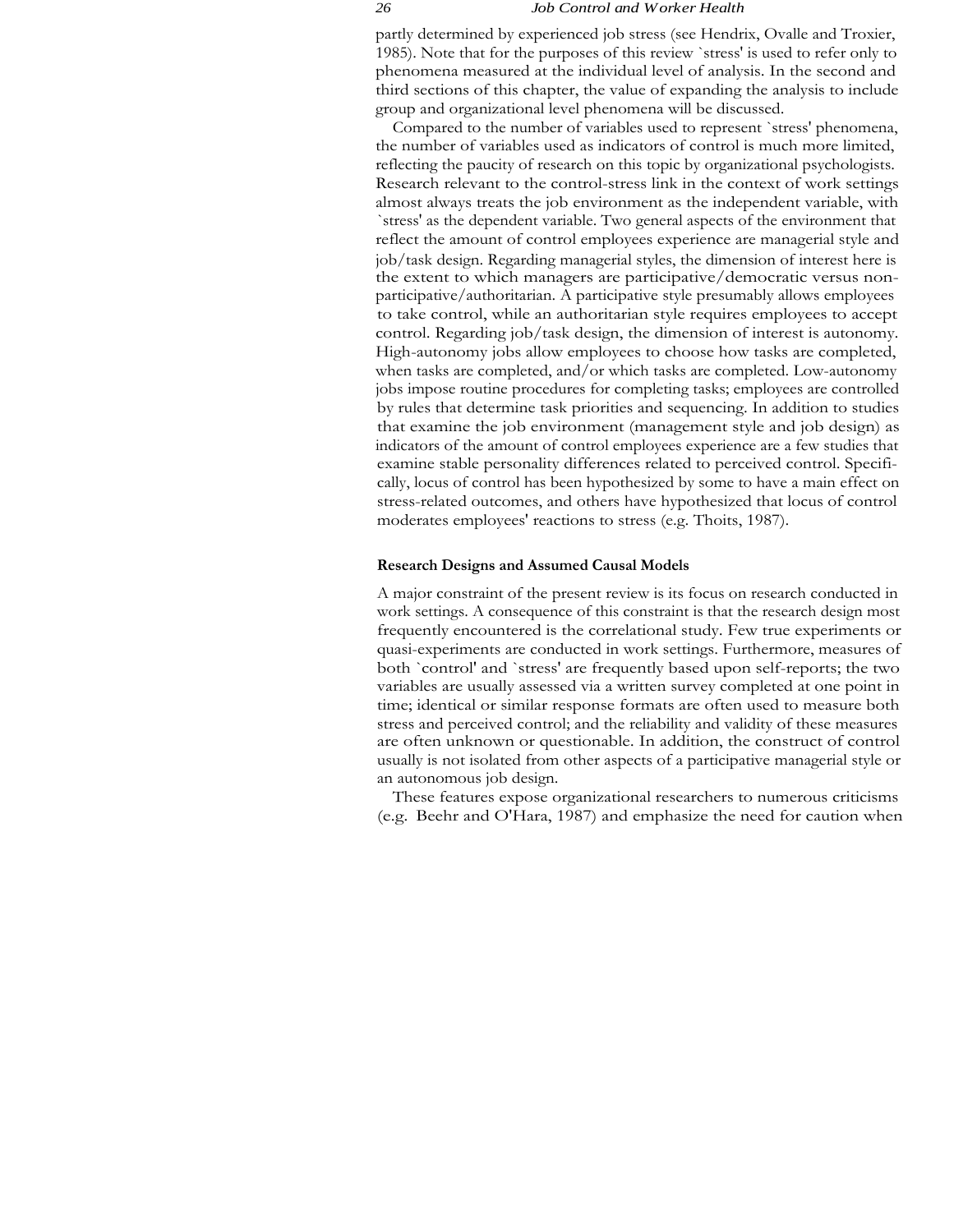interpreting results. The field's reliance on non-experimental designs is particularly troublesome because it precludes rigorous testing of causal relationships. Recognizing that causes and effects are empirically indistinguishable in their studies, organizational researchers nevertheless generally assume that environmental conditions (e.g. control) determine individual reactions (e.g. stress). To date, organizational psychologists have paid little theoretical or empirical attention to alternative causal models. Thus, the labelling of variables as `independent' and `dependent' reflects the theoretical models assumed to explain demonstrated empirical relationships.

# **Managerial Style and Stress**

The merits of a participative managerial style have long been argued in the management literature, and the debate continues still (Sashkin *et al.,* 1987). One consequence of the high interest in this topic is a plethora of relevant reviews of the literature (House and Baetz, 1979; Jackson and Schuler, 1985; Locke and Schweiger, 1979; Schweiger and Leanna, 1985; Spector, 1986), which I rely upon here.

#### *Definitional issues*

By definition, participative decision making (PDM) refers to the extent to which employees are given opportunities to control or influence their job environments. Such control can take a variety of forms. Three dimensions of participation that may be particularly important because of their effects on experienced control are: formal-informal, forced-voluntary, and directindirect. Although measures of managerial style typically ignore these dimensions, a brief discussion of them will illustrate the breadth of phenomena that might be considered 'participative management'.

Employees' opportunities to exercise control in the workplace vary in the extent to which they are formalized (Mechanic, 1962). When the organization is the unit of analysis, formalized participation in decision making is reflected in the creation of official decision-making bodies, such as unions or councils (Locke and Schweiger, 1979), and in the hierarchical structure of the organization (Marino and White, 1985). Within organizations, an individual's formal power is closely linked to his or her status or level in the organization, but informal power can be gained by a lower-ranking member to the extent he or she possesses expertise, is attractive, is willing to exert effort and is centrally located (Mechanic, 1962). Survey meausres of participation in decision making seldom distinguish between formal and informal access to decision-making processes (cf. Marino and White, 1985; Nightingale, 1981), although it is probably safe to assume that both types of opportunities to exercise control are tapped by such measures.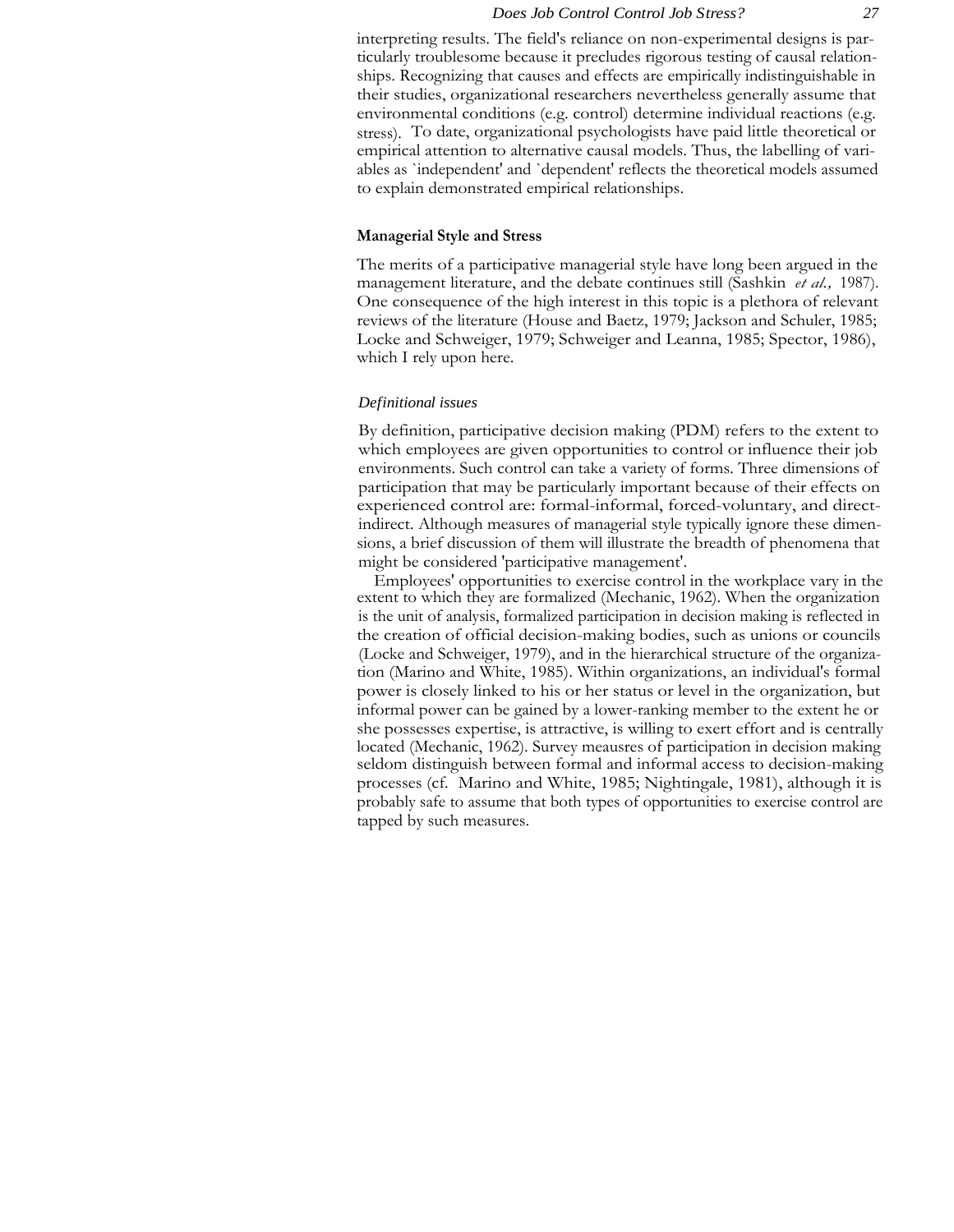Locke and Schweiger (1979) identified two additional dimensions alohg which participative management varies: *forced versus voluntary* participation and *direct versus indirect* participation. The distinction between forced and voluntary participation is important for understanding the affective context in which participation occurs. If participation is forced, the force is likely to be applied to management by law, decree or contract. Examples of contractually mandated participation are rare in the US but are common in many European countries. Although neither the government nor unions have imposed participative management on US firms, it is likely that some middle- and lower-level US managers feel they are being forced into a participative style by top-level managers who wish to effect a culture change. Similarly, non-managerial employees may feel pressured to participate more than they would prefer. In such cases, the attitudes of both management and non-management personnel may be more antagonistic than when participation in decision making is practiced voluntarily. Generally, studies of PDM provide little information about whether PDM is mandated or voluntary. Yet the context in which employees are given control may be extremely important.

A maximally participative management system would allow for direct input from all individuals (one member, one vote); alternatively, employees might be allowed to participate only indirectly through selected representatives. In considering participation as a potential way for employees to gain control, distinguishing between direct and indirect participation could be quite important. When participation is direct, all employees at a given level in the organization should have relatively equal control over their work environment. In contrast, when participation is indirect, experienced control may be greater among representatives than among constituents. In addition, experienced control may be greatly influenced by the integrity of the system by which representatives are chosen and the fidelity with which representatives speak for their constituency. Again, few studies provide information about this aspect of participatory management styles.

Clearly, a participative management style should not be equated with full control for all employees. As Vroom and Yetton (1973) describe, supervisors who seek input from subordinates seldom are bound by the expressed preferences of subordinates. This becomes an especially important point when using the literature on managerial styles and stress to draw inferences about the relationship between control and stress because measures of PDM generally ask whether employees are *consulted* by their supervisor, not whether employees can fully determine decisions.

# *Empirical Findings*

Given the caveats that the nature of participative managerial styles may vary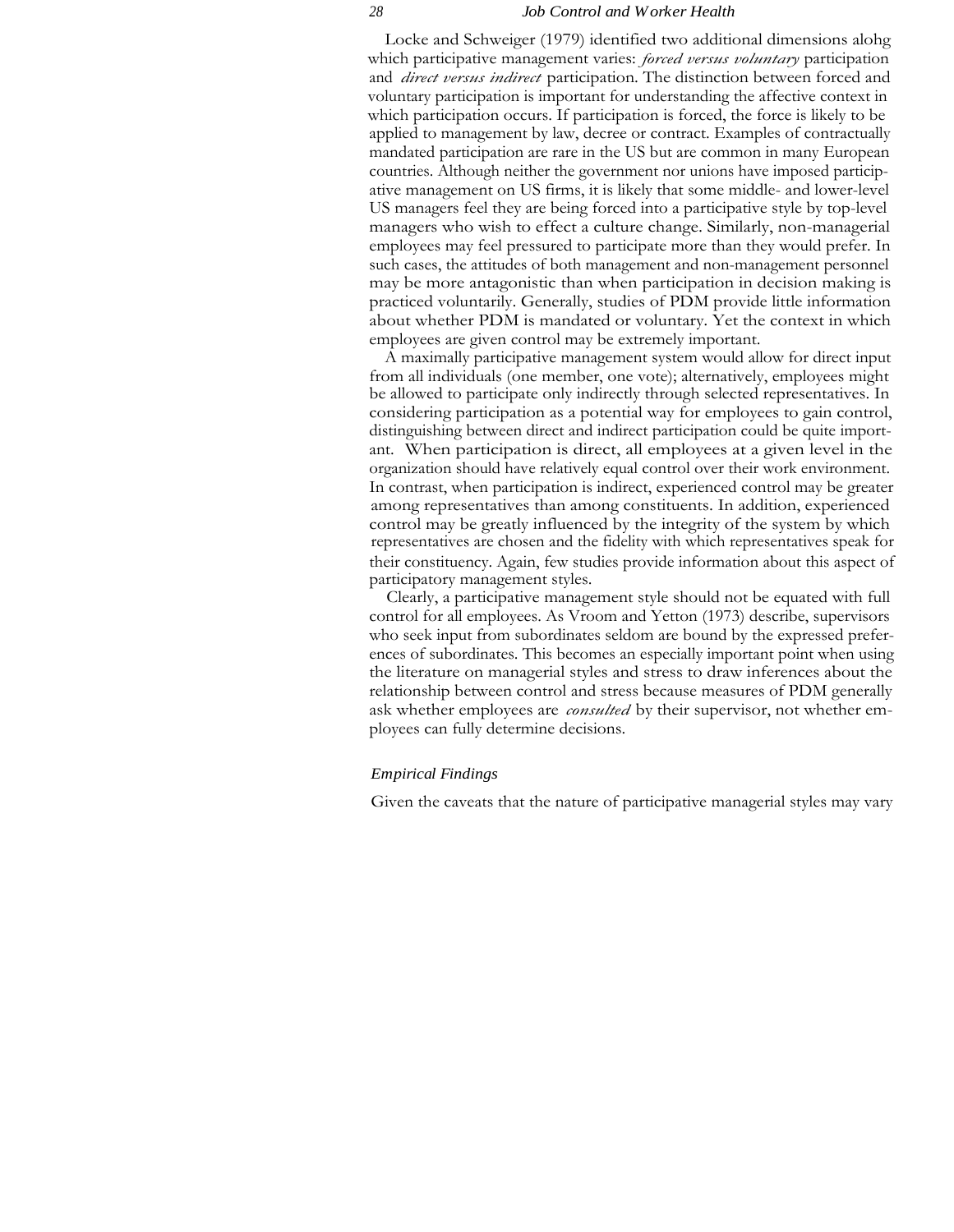greatly across studies and that `participation' may be only loosely linked to individuals' feelings of control, the empirical results of several studies can be interpreted as supporting the hypothesis that control and stress are correlated, especially when stress is operationalized as experienced conflict and ambiguity. In their meta-analytical review, Jackson and Schuler *(1985)* report that across *14* studies and *2287* respondents, the average correlation between employees' perceptions of the extent to which their supervisors encourage them to participate in job-related decision making (PDM) and role conflict is -.37. The comparable correlation for role ambiguity is -.55, based upon *18* studies and *2880* respondents.

Studies in which stress is operationalized more narrowly are less supportive, however. For example, Spector's *(1986)* meta-analytical review located only four studies relating PDM to `emotional distress'; the average correlation across these studies was -.18. Similarly weak correlations have been reported between PDM and emotional exhaustion, an aspect of job burnout (Jackson, Schwab and Schuler, *1986;* Jackson, Turner and Brief, *1987).* Spector *(1986)* found a slightly higher correlation *(r -.34)* between PDM and self-reported physical symptoms, but this result is based upon only three studies and a total of *213* respondents. No relationship was found between PDM and a ratio of total serum cholesterol divided by high-density lipoprotein cholesterol (Hendrix, Ovalle and Troxler, *1985).*

It is worth noting that although PDM is only weakly related to measures of self-reported stress indicators, PDM appears to be more strongly related to measures of job satisfaction and morale. For example, Spector *(1986)* reviewed *<sup>17</sup>* studies and found an average correlation of *r.44* between PDM and general job satisfaction. Locke and Schweiger *(1979)* reviewed *<sup>18</sup>* field studies and found that greater PDM was related to higher job satisfaction in *13* of the studies. Locke and Schweiger also examined the relationships between PDM and satisfaction in *7* laboratory experiments; in *5* of these, greater participation was associated with higher satisfaction. Similar results are reported by Schweiger and Leanna *(1985).*

Given the weak relationship often found between PDM and self-reported stress, it should not be surprising that behavioral indicators of stress are also not strongly linked to PDM. Across *6* studies and *1343* respondents, Spector *(1986)* found a correlation between PDM and job performance of *r .23.* Intention to quit was correlated at *r -.20 (4* studies, *<sup>1451</sup>* respondents), but actual turnover was correlated at *r -.38 (3* studies, *358* respondents). Locke and Schweiger *(1979)* reviewed studies that examined the link between PDM and performance, including *14* laboratory experiments and 15 field studies. Their review indicated that no reliable improvements in performance occurred when PDM was increased.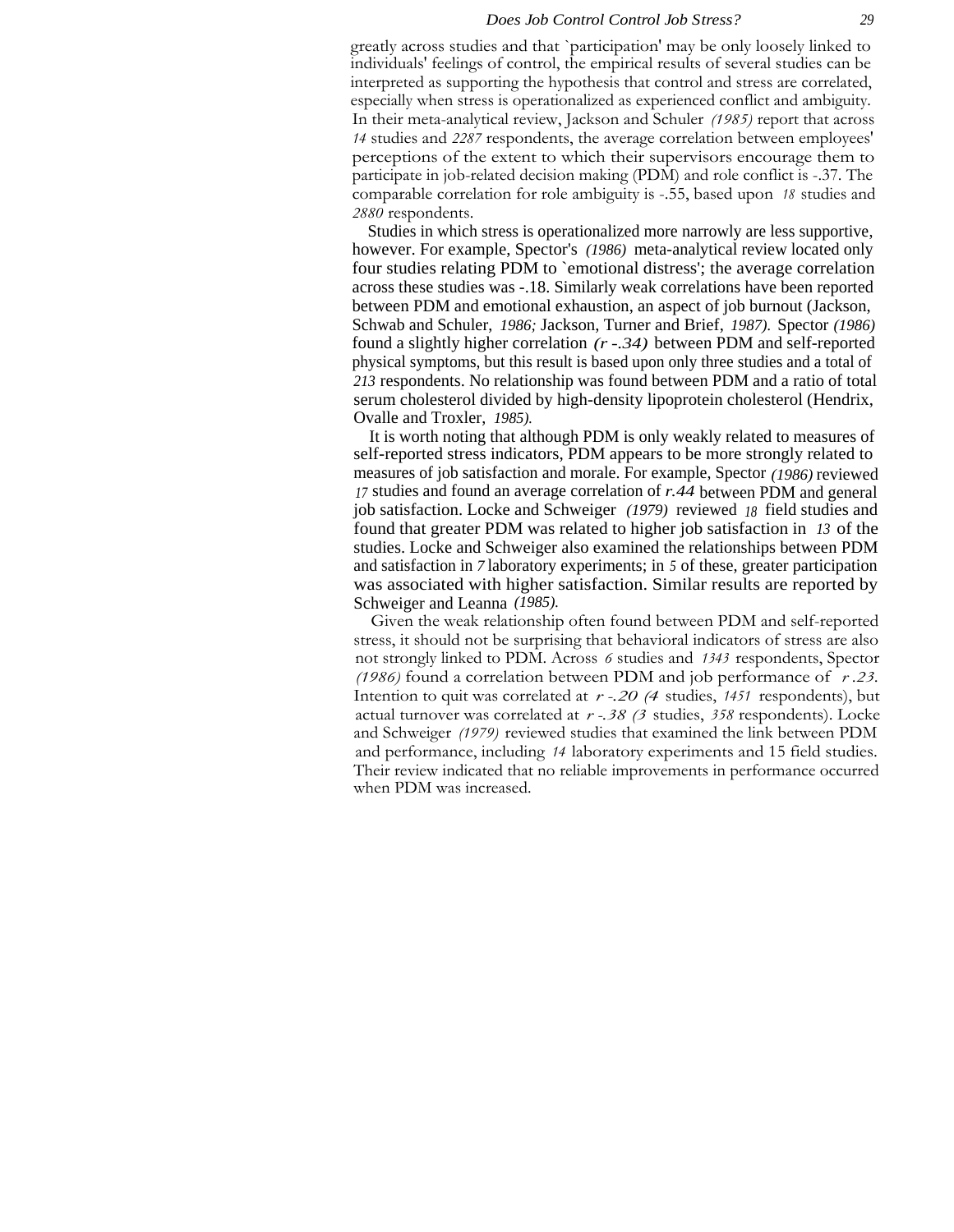#### *Conclusions and Future Directions*

In conclusion, across studies conducted in organizational settings, support for the hypothesis that a participative management style is associated with experienced stress is moderate, at best, although PDM does appear to improve general morale and satisfaction. Interpreting this pattern of results is problematic, however. Weak results might be caused by: (a) the true absence of any relationships; (b) reliance on research designs that are not sensitive enough to detect true relationships; and/or (c) inadequate theoretical models used in designing the research.

It is premature to conclude that psychological stress and physical health are unrelated to differences in the personal control employees experience as a consequence of their supervisors' managerial style. Much more (and much better) research is needed before conclusions can be drawn with confidence. From a scientific perspective, the ideal organization studies of the future would be carefully designed field experiments that permit conclusions to be drawn about cause-effect relationships among precisely defined constructs. In contrast to this ideal, organizational research on participation seldom employs experimental designs, and constructs are broadly defined.

In the context of research on participative management, one consequence of broad definitions is that very diverse operationalizations of `the same' independent variable (i.e. participation) are treated as equivalent. When a construct is narrowly defined, diverse operationalizations (multiple methods) can increase one's confidence that a consistent pattern of results provides a basis for meaningful conclusions. But when a construct is broadly defined, diversity of operationalizations is a liability because each study can be attacked for not controlling the effects of potentially significant, confounding variables. Locke and Schweiger's (1979) critique of the classic studies on participative management (e.g. Coch and French, 1948; Emery and Trist, 1960; Frost, Wakeley and Ruh, 1974; Marrow, Bowers and Seashore, 1967; Rice, 1953; Roethlisberger and Dickson, 1956; Trist and Bamforth, 1951) provides a formidable list of potential confounding variables that might be responsible for creating the beneficial outcomes often claimed to result from giving employees control in their work setting.

Despite the lack of perfectly controlled field experiments, however, many organizational researchers interpret the available evidence as supporting the conclusion that participative management styles enhance employee morale, and perhaps health as well. But even these researchers probably would admit that we know very little about why, and under what conditions, PDM is beneficial (House and Baetz, 1979; Mitchell, 1973). Three major questions which future research on PDM needs to address are described below.

*Do subjective and objective control have the same effects?* Some theoreticians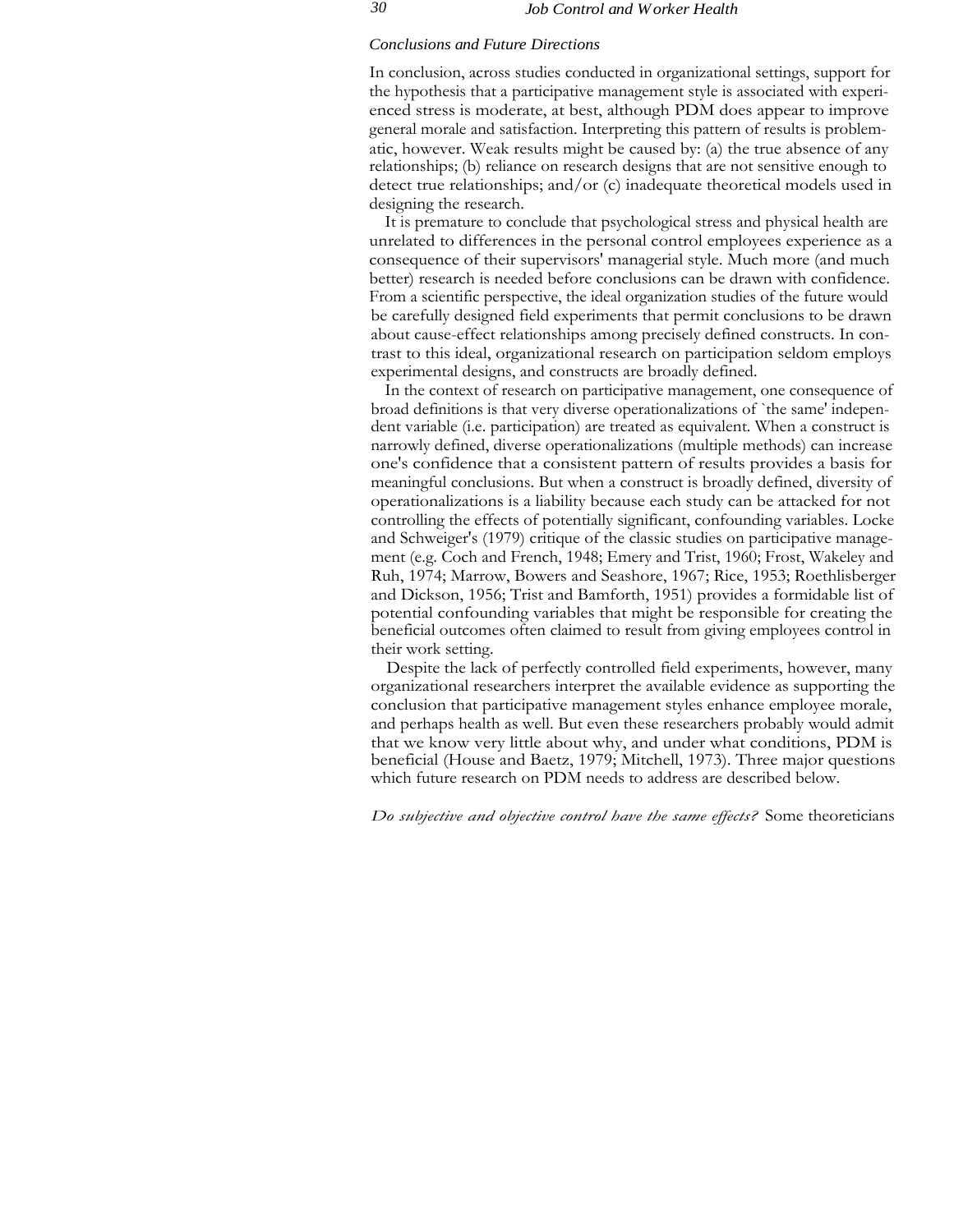argue that it is the mere *belief* in personal control that determines a person's reactions. In at least one study, perceived discretion was found to have an effect on depression symptoms and dissatisfaction independent of differences in objective control (Parkes, 1982), supporting the assertion that participation in decision making should decrease physiological, psychological and behavioral symptoms of strain, regardless of the actual amount of influence the workers command, as long as the workers perceive they have influence.

An alternative argument is that participation in decision making is effective because it gives workers the power they need to remove obstacles to effective performance, thereby reducing frustration (Hamner and Tosi, 1974; Karasek, 1979; Tosi, 1971). One example of an obstacle to performance is role conflict. Kahn *et al.* (1964) define role conflict as `the simultaneous occurrence of two (or more) sets of pressures such that compliance with one would make more difficult compliance with the other'. One use of influence, then, would be to persuade others to change their conflicting role expectations for one's own behavior, thereby reducing one's frustration level. The repeated interchanges required by participative decision making could help members of the organization gain a better understanding of the demands and constraints faced by others (Schuler, 1979). When the conflicts which workers face become clear, perhaps for the first time, negotiation is likely to begin over which expectations should be changed in order to reduce inherent conflicts. (It should be noted, however, that increased communications might heighten experienced role conflict temporarily, since existing conflicts may be made more salient.)

Another common obstacle to performance is lack of resources. If participative management increases employees' opportunities to acquire needed resources, it may decrease stress levels because it in effect increases one's ability to perform successfully. Whether or not control must be functionally useful for improving one's performance at work in order to have an impact on stress and health is an open question, given the literature.

*Can a participative style be beneficial when it gives employees only small amounts of control?* Measures of participative styles emphasize the amount of communication that occurs between workers and their supervisors, with more communication being associated with participativeness. Frequent communication seems to be a necessary component of PDM. From this communication may come additional and/or more accurate knoweldge about the formal and informal expectations held by others for the worker, the formal and informal policies and procedures of the organzation, and discrepancies among these. Thus, greater role clarity should occur as a result of the increased communication that accompanies participative decision making. In a sense, participation in decision making can serve to socialize workers into the organization and teach them effective strategies for accomplishing goals by giving them access to information.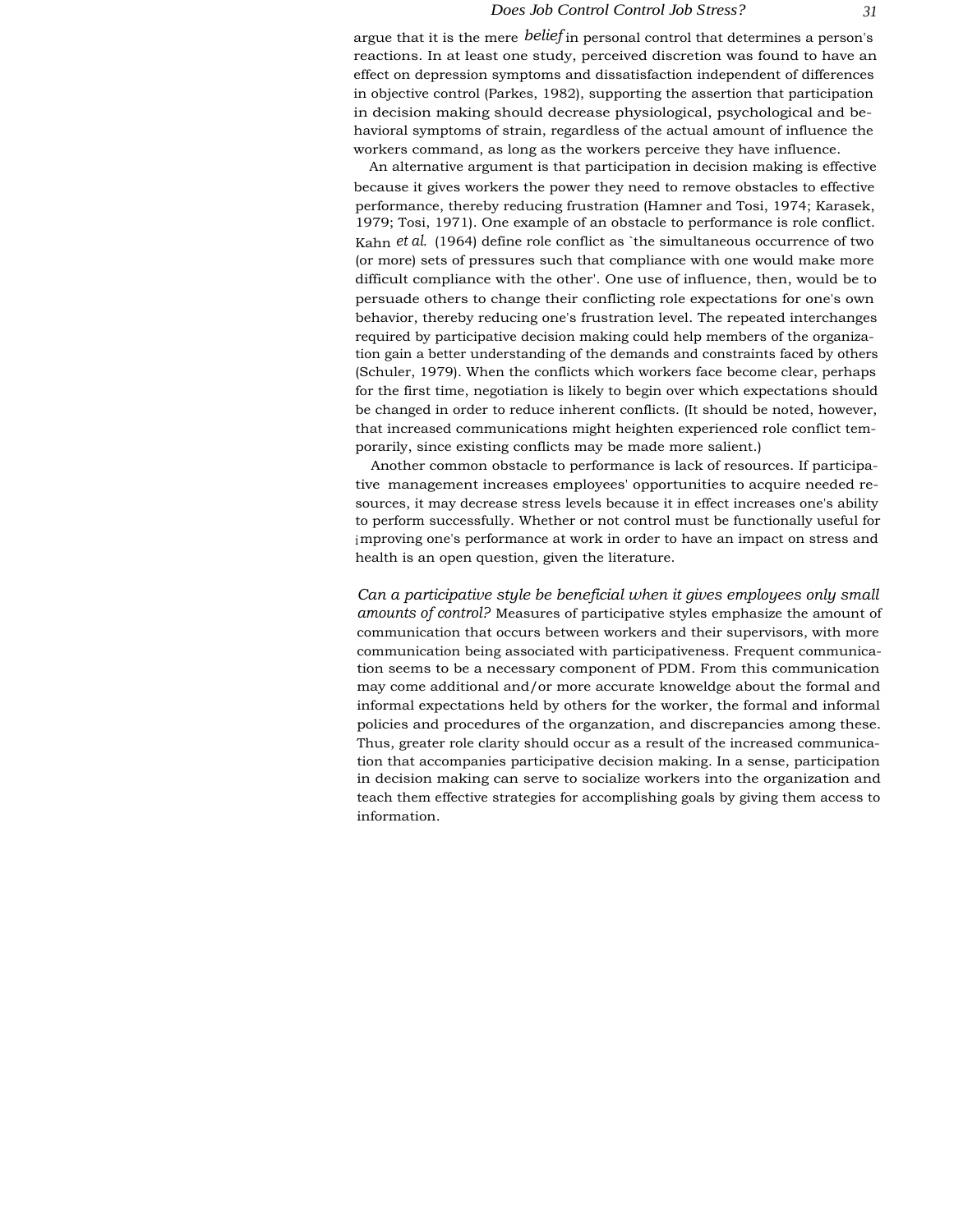Better access to information may be one reason for the finding that managers experience less strain than their subordinates (cf. Zaleznik, Kets de Vries and Howard, 1977). Upper-level managers are more likely to be involved in decision making. As a result of this participation, upper-level managers know more about the informal workings of the organization (Davis, 1953). Access to informal communications may be especially important in organizations undergoing rapid change (Mechanic, 1974). When change is occurring or anticipated, knowledge gained through informal communications may enable the worker to engage in effective coping strategies (such as developing new skills or finding another job) in anticipation of reorganization.

It seems likely, then, that some of the beneficial consequences of PDM result simply from increasing the amount of information available to peopleinformation that enables employees to perform effectively while minimizing failures. Some authors have included information as a type of control (Thompson, 1981) because in some laboratory paradigms the availability of information is very closely linked to subjects' control over aversive events. In organizational settings, the constructs of control and information are clearly distinct. If effective organizational interventions are to be designed, the effects of increased information and/or control must be more clearly understood.

*Are there conditions that moderate the consequences of a participative management style?* House and Baetz (1979) described several factors that may moderate the effectiveness of PDM. They concluded, based on their review of the literature, that PDM is less beneficial when: (a) tasks are routine, highly structured, or mechanized; (b) subordinates lack adequate knowledge; (c) tasks are not ego-involving; and/or (d) employees have a predisposition against participation, e.g. they are authoritarian or have low needs for independence.

Locke and Schweiger (1979) also provide a list of potential contextual factors that may affect the effectiveness of participation; it includes: (a) the amount of knowledge employees have; (b) the relevance of their knowledge; (c) the type of decisions employees participate in making; (d) employees' amount of experience with participative management; (e) employees' levels of job involvement, commitment and need for achievement; (f) task routineness and complexity; (g) the amount of coordination required by the task; (h) the amount of agreement that exists among group members; (i) the attitudes and interpersonal skills of managers who are attempting to be participative; and (j) group and organization size.

The lengths of the above lists of factors that might moderate the relationship between managerial style and employee outcomes reflect the complexity of organizational settings and emphasize the importance of having a sound theory that can guide one's research efforts. Such theory is badly needed before researchers invest additional resources in studies of the effects of participative management styles.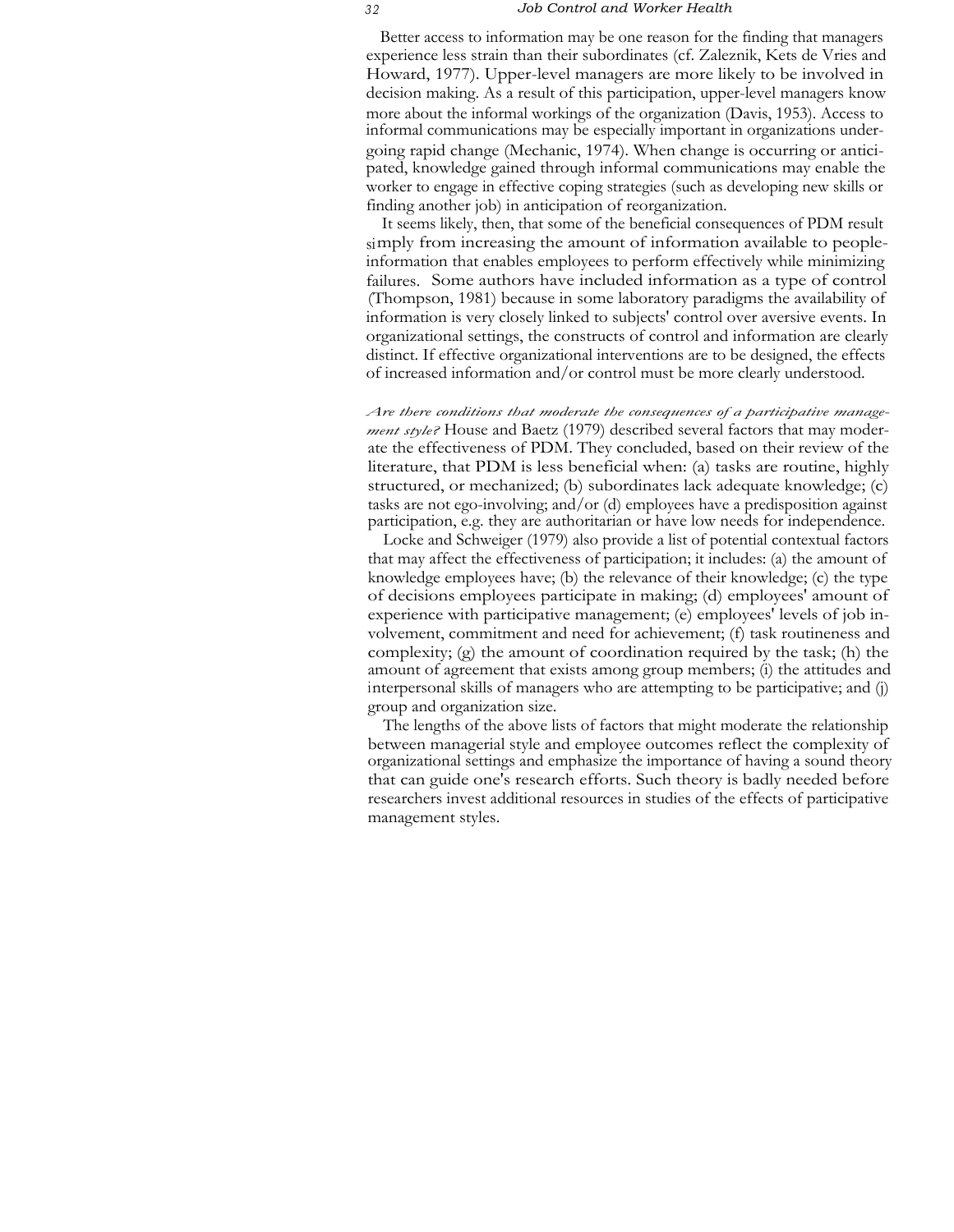# **Job Autonomy**

# *Research findings*

Measures of participation in decision making emphasize the opportunities employees have to provide input during decision making; the focus is on upward influence, where influence is generally achieved through direct interpersonal contacts, especially with one's supervisor. In contrast to PDM, measures of job autonomy emphasize the amount of freedom employees have over their own work behaviors. Whereas PDM tends to reflect a management philosophy and style, autonomy refers more specifically to the design of one's job. In low-autonomy jobs, employees have little ability to control either the processes through which tasks are completed or the timing of their activities. Highly autonomous jobs are relatively unstructured; employees determine procedures, pacing, time lines for task completion, and perhaps even the priorities they will give to various job tasks.

A major impetus for research on job autonomy has been Hackman and Oldham's *(1975, 1976)* job characteristics model. According to this model, level of autonomy is one of five key job characteristics that influence motivation, job satisfaction, absenteeism and turnover. Presumably, autonomy influences these behavioral outcomes through its impact on the psychological state of `feelings of responsibility'.

Recent reviews of the numerous (more than *30)* studies designed to test the Hackman and Oldham model generally support the conclusion that high levels of job autonomy are associated with high levels of job satisfaction (Loher *et al., 1985;* Spector, *1986;* Stone, *1985).* For example, when Stone *(1985)* reviewed several field studies involving a total of *12 285* participants, he found an average correlation of *.56* between task autonomy and general job satisfaction. The correlation between autonomy and satisfaction with the work itself was *.67,* based on studies involving a total of 10 *523* participants.

In contrast to the many studies that assess satisfaction, very few studies of the job characteristics model include measures of stress. Spector *(1986)* located only *4* studies (N *1083)* that assessed both autonomy and emotional distress. Across these studies, the average correlation was *r -.37.* Slightly lower correlations have been reported between autonomy and emotional exhaustion (Jackson, Schwab and Schuler, *1986;* Jackson, Turner and Brief, *1987).* Jackson and Schuler *(1985)* reported that when role conflict is used as a measure of job stress there is no evidence that autonomy helps reduce stress: the average correlation across *8* studies involving *3275* participants was zero. However, when role ambiguity is used as a measure of stress, greater autonomy is associated with lower ambiguity: the average correlation across 12 studies and *4196* respondents is -.39.

Finally, Spector's *(1986)* review suggests there is at least a weak relationship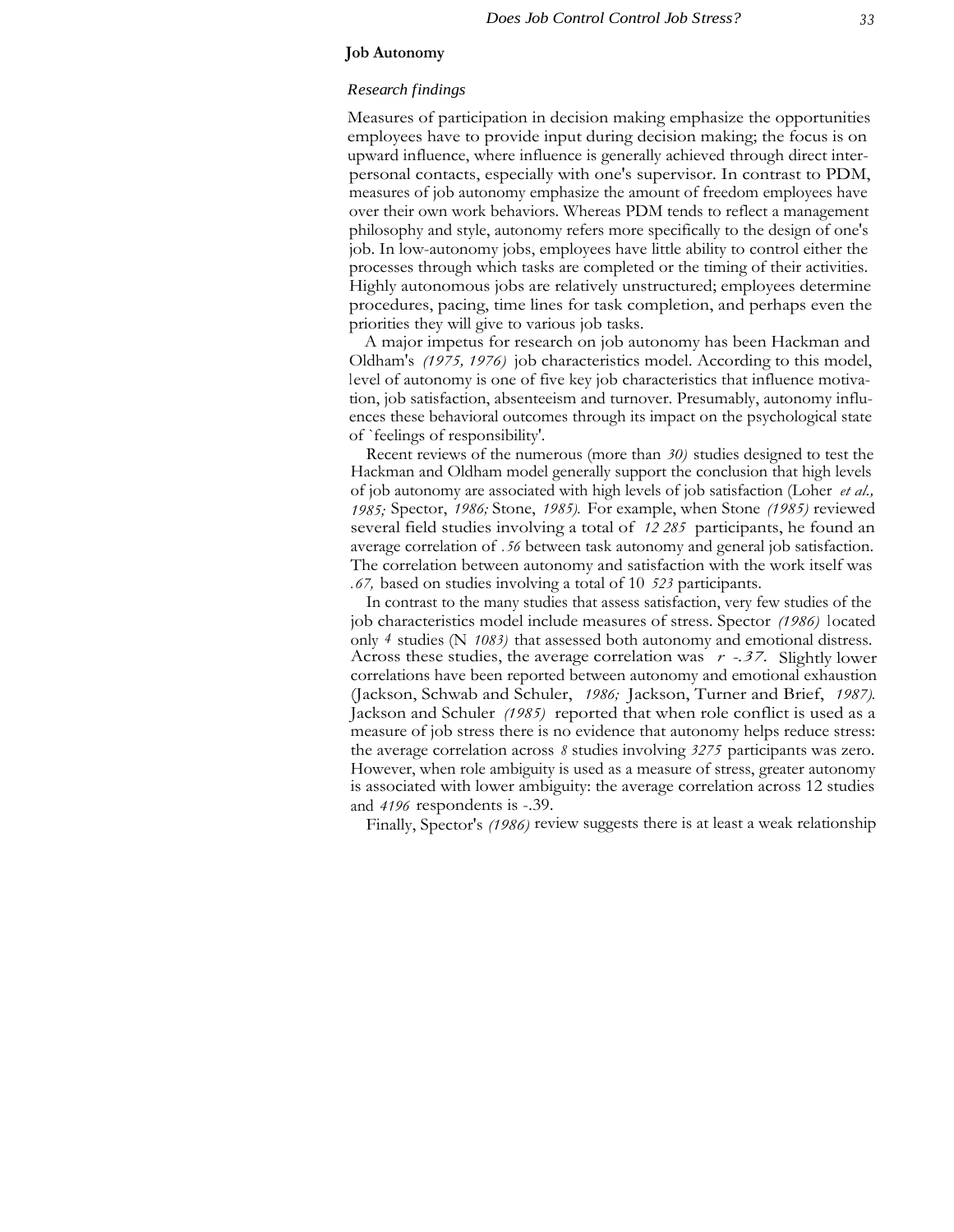between job autonomy and both self-reported physical symptoms *(r -.33; N 1228)* and behavioral measures such as turnover *(r -.25; N 7283)* and performance *(r .26; N 6291).*

# *Conclusions*

Three aspects of research testing Hackman and Oldham's job characteristics model make drawing conclusions about the link between job control and stress difficult. First, very few studies include stress-related outcomes because the model specifies job satisfaction and productivity as the dependent variables of primary interest. Secondly, Hackman and Oldham's model includes task autonomy among a set of several job conditions believed to impact on responses to work, including amount of task variety, feedback, working on a complete task (rather than on only a small part of a large task) and task significance or importance. Given Hackham and Oldham's model, it would be inappropriate to attempt to separate the effects of autonomy from the other four work characteristics of interest. Instead, good tests of the job characteristics model require that all five job characteristics be simultaneously varied and their combined impact measured. Intercorrelations among the five job characteristics are acceptable and even expected. Therefore, the correlations reported between autonomy and various outcomes probably reflect differences in the `dependent' variables that are due in part to aspects of the job other than autonomy. Third, and finally, research on the job characteristics model shares with research on PDM numerous design flaws (noted above) that preclude the confident drawing of conclusions.

There is at least one quite important contribution that research on the job characteristics model has to offer to researchers interested in studying control, which should be noted. In contrast to the breadth of meaning that accompanies 'participative managerial style', Hackman and Oldham's concept of job autonomy refers specifically to what Averill *(1973)* has labeled decision control, i.e. the extent to which one has freedom to choose which actions to engage in. Furthermore, the validity and reliability of their measure of autonomy has been repeatedly examined and is considered to be acceptable (Cook *et al., 1981).* Future studies of control in organizations might find this measure useful, even if they are not testing the Hackman and Oldham model in particular.

# **Locus of Control**

#### *Overview*

Research on both PDM and the job characteristics model emphasizes the role of the environment ('objective' or `perceived') as a determinant of employee reactions. In contrast, research on internal-external locus of control emphas-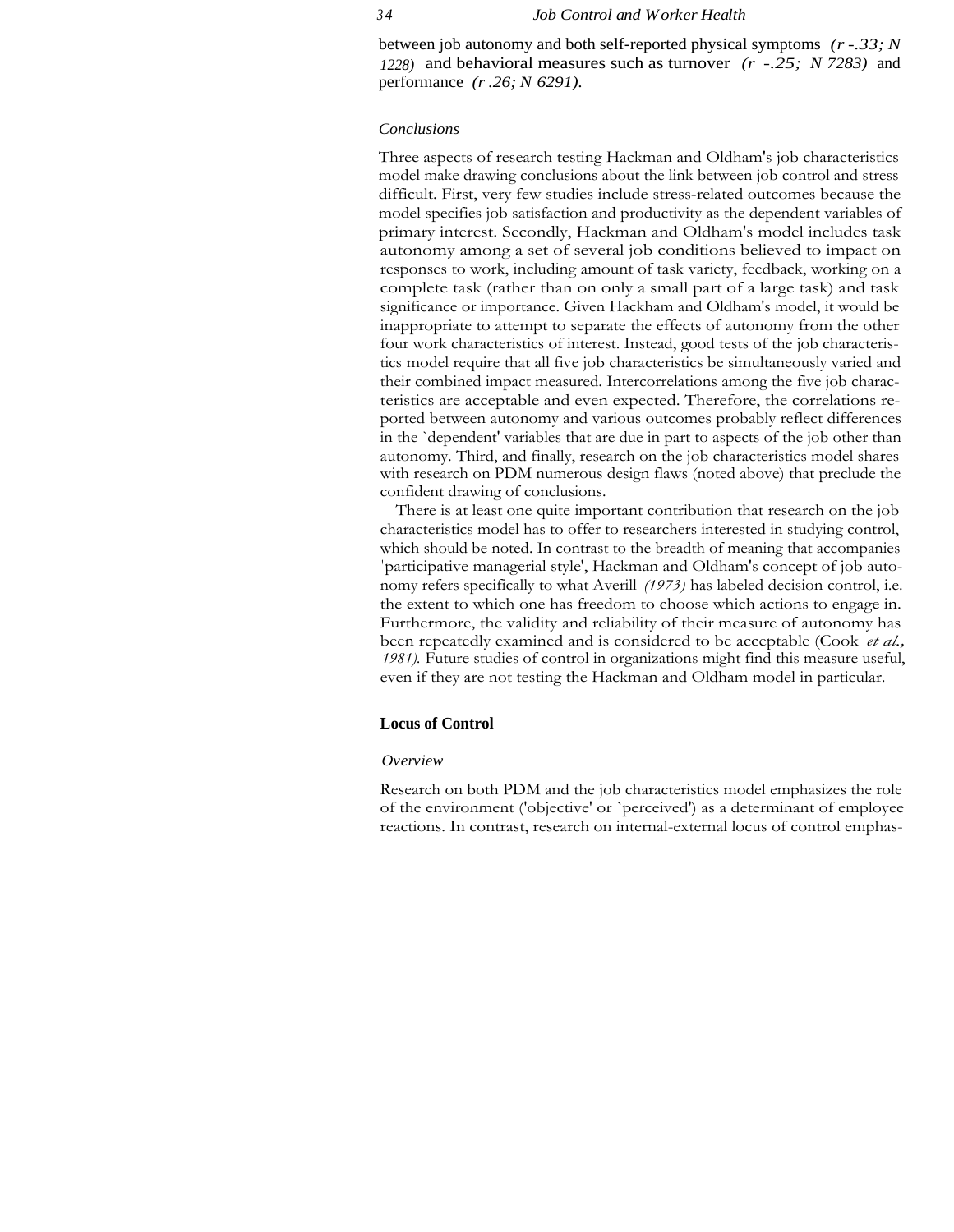The concept of locus of control has inspired dozens of psychological studies (see Lefcourt, *1982),* but only about two dozen of these have been conducted in organizational settings (see Spector, *1982,* for a full review). Studies relevant to the topic in hand can be organized according to which of three general hypotheses they examine. The two simplest hypotheses are that locus of control has a direct, main effect on: (a) perceptions of the job; and (b) jobrelated outcomes. A third type of hypothesis posits an interaction effect such that locus of control moderates the relationship between environmental conditions and employees' reactions to the environment. Results relevant to each type of hypothesis are reviewed below.

#### *Locus of control and perceptions of the work setting*

The construct of locus of control has been of some interest to researchers interested in explaining differences in employees' levels of work motivation. One of the most prominent general theories of work motivation is expectancy theory, which was originally proposed by Vroom *(1964)* and has since been developed and elaborated by numerous people. Expectancy theory asserts that work motivation is a function of two expectancies: that effort will lead to performance and that performance will lead to valued outcomes. Both types of expectancies can be interpreted as beliefs about one's level of control. Several studies have found support for a positive correlation between having an internal locus of control and the perceptions that one's effort will lead to better job performance and that performance will be rewarded with valued rewards (e.g. Broedling, *1975;* Kimmons and Greenhaus, *1976;* Lied and Pritchard, *1976;* Mitchell, Smyser and Weed, *1975;* Szilagyi and Sims, *1975).* These studies can be interpreted as supporting a main effect of locus of control on perceived job-related control.

#### *Locus of control and work-related outcomes*

The results from research on expectancy theory described above indicate that job performance should be higher for internals than for externals because internals should be more motivated to exert effort on the job. Several studies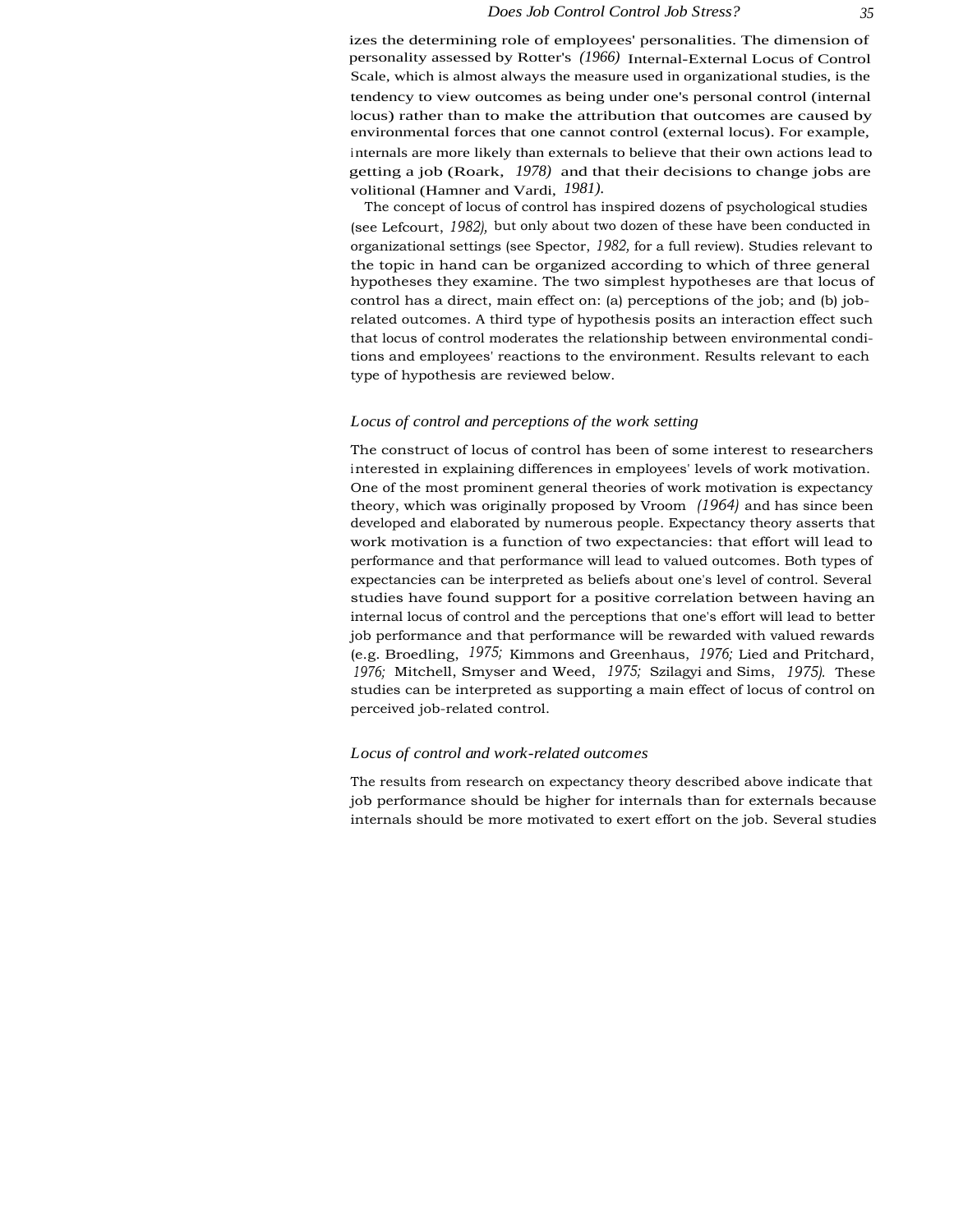support this notion, including those by Broedling *(1975),* Hersch and Scheibe *(1967),* Lawler *(1968),* Lied and Pritchard *(1976),* and Majunder, MacDonald and Greever *(1977).* Closely related to these studies are several studies reporting a correlation between internal locus of control and indicators of longterm career success, such as promotions, raises and rewards received (Andrisani and Nestel, *1976;* Heisler, *1974;* Valecha, *1972).* Presumably, longterm career success follows effective short-term job performance.

It is possible that the tendency for internals to be more successful at work accounts for the often-observed correlation between internal locus of control and job satisfaction (Anderson, *1977;* Andrisani and Nestel, *1976;* Gemmill and Heisler, *1972;* Mitchell, Smyser and Weed, *1975;* Munoz, *1973;* Organ and Greene, *1974;* Satmoko, *1973;* Singh, *1978).* Alternative explanations for this finding are that internals are more likely to leave jobs they find unsatisfying and/or they are more likely to make efforts to change those aspects of their jobs they dislike. In other words, differences in observed satisfaction may actually reflect differences in coping styles.

Although coping styles are seldom considered as explanations for improved job performance, it is plausible that the higher job performance of internals reflects a tendency to search for the reward contingencies in the environment and then select behaviors that will be rewarded. In contrast, if externals assume they are unable to affect their own success they may engage less in active information search, processing and choice (Anderson, *1977).* Unfortunately, there is far too little evidence available to draw any conclusions about why internal locus of control is related to either job performance or job satisfaction.

Finally, a few organizational studies suggest that internals experience less job strain and anxiety than do externals (Batlis, *1980;* Gemmill and Heisler, *1972;* Organ and Greene, *1974)* but again theoretical explanations for these results are lacking.

#### *Locus of control as a moderator*

Sims and Szilagyi *(1976)* hypothesized that differences in employees' locus of control would lead to differences in their responses to job characteristics, including job autonomy. Their study supported their prediction, but an attempted replication failed (Kimmons and Greenhaus, *1976).*

Marino and White *(1985)* predicted an interaction effect between locus of control and job specificity (a concept similar to low autonomy) on job stress. Their hypothesis was supported in a study of *278* medical personnel working in *30* different medical service departments: for internals, higher levels of job specificity were associated with lower levels of job stress, but externals found higher levels of job specificity to be less stressful.

Thus there is some evidence to suggest that locus of control moderates employees' reactions to jobs characterized by low control, but too few studies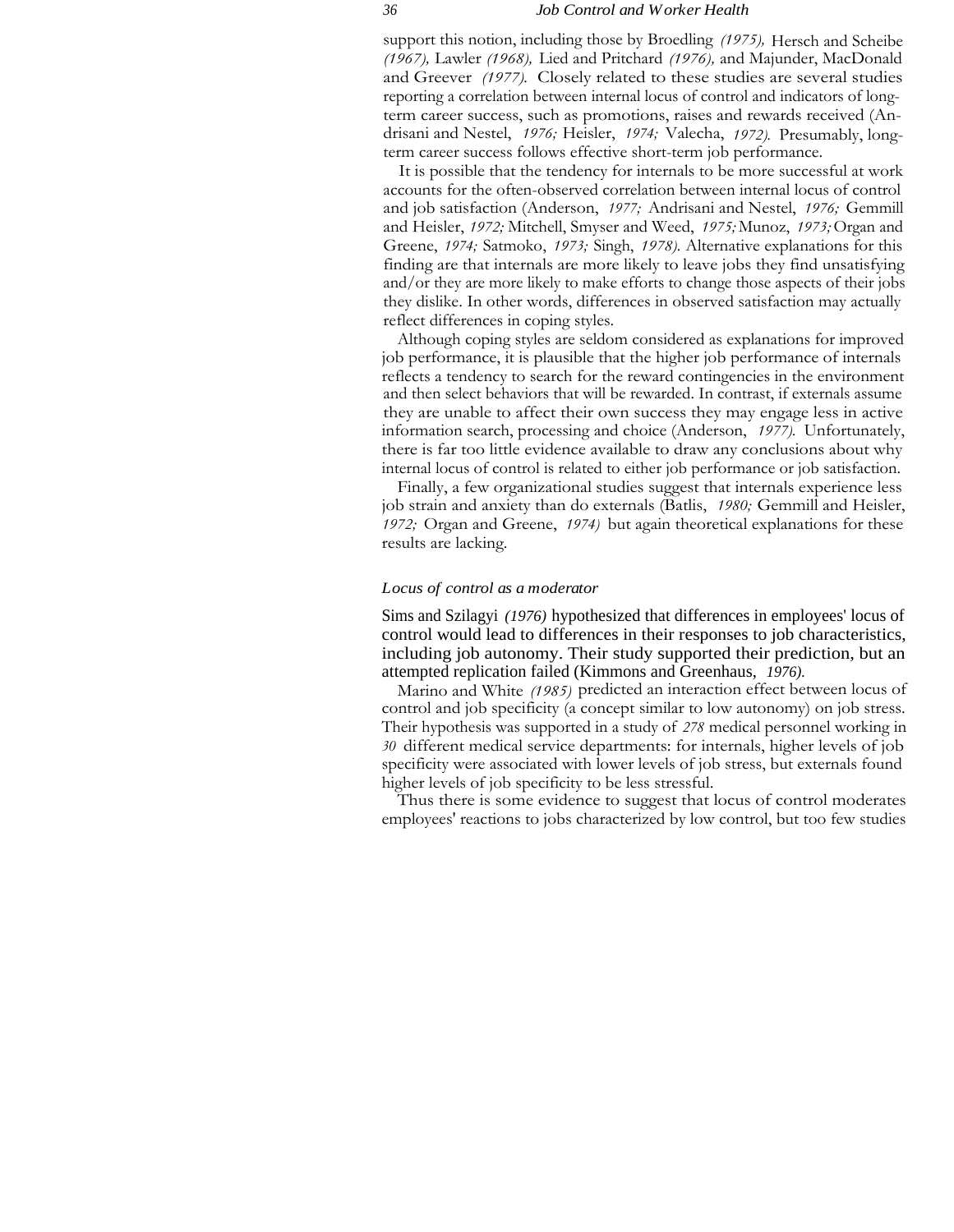address this relationship to allow firm conclusions to be drawn. Yet, as will be discussed further in a later section of this chapter, the hypothesis that locus of control moderates stress reactions because it affects the coping strategies people choose follows logically from an integrated model of organizational stress.

# **CONCEPTUALIZING THE ROLE OF CONTROL IN ORGANIZATIONAL BEHAVIOR**

As the preceding review of the empirical literature on job stress and control reflects, the construct of control has been central to research in organizations in only two corners: research on participation in decision making and research on job design. Furthermore, even when control can be inferred as a central construct, as in the PDM and job design literatures, researchers have typically not concerned themselves with control-stress or control-health relationships. Instead, the construct of control has received attention because of its potential implications for affecting: (a) job satisfaction and its related consequences such as turnover and absenteeism; and (b) motivation and performance. The primary exceptions to this generalization are studies of the relationship between PDM and role conflict and role ambiguity.

Looking ahead, it seems likely that organizational research focusing on control will increase in coming years. As Greenberger and Strasser *(1986)* have noted, the construct of control is implicit in many theories of organizational behavior. Greenberger and Strasser *(1986)* recently developed a coherent model of personal control that draws from traditional research in organizational behavior (i.e. research on goal-setting, leadership and expectancy theory). The central assumption of Greenberger and Strasser's model is that individuals seek to maintain a state of balance between actual and desired amounts of control. Their model specifies both antecedents and reactions to imbalance and is likely to stimulate new research on personal control in organizational settings. Unfortunately for our discussion here, however, Greenberger and Strasser do not elaborate the conditions under which some reactions (e.g. stress) are more likely to occur than others (e.g. cognitive reappraisal). Thus, while their model will probably stimulate research on control, it is unlikely to stimulate research on the link between control and stress or health in the workplace.

Despite the extensive discussions about the control-stress relationship that have appeared in the general psychological literature (e.g. Averill, *1973;* Folkman, *1984;* Miller, *1979;* Thompson, *1981),* workplace-specific models of stress and control are needed to stimulate research on this topic by organizational psychologists. Recent attempts to develop a model for understanding uncertainty in organizational settings are relevant to this issue. Therefore, I would like to use the remainder of this chapter briefly first to describe a model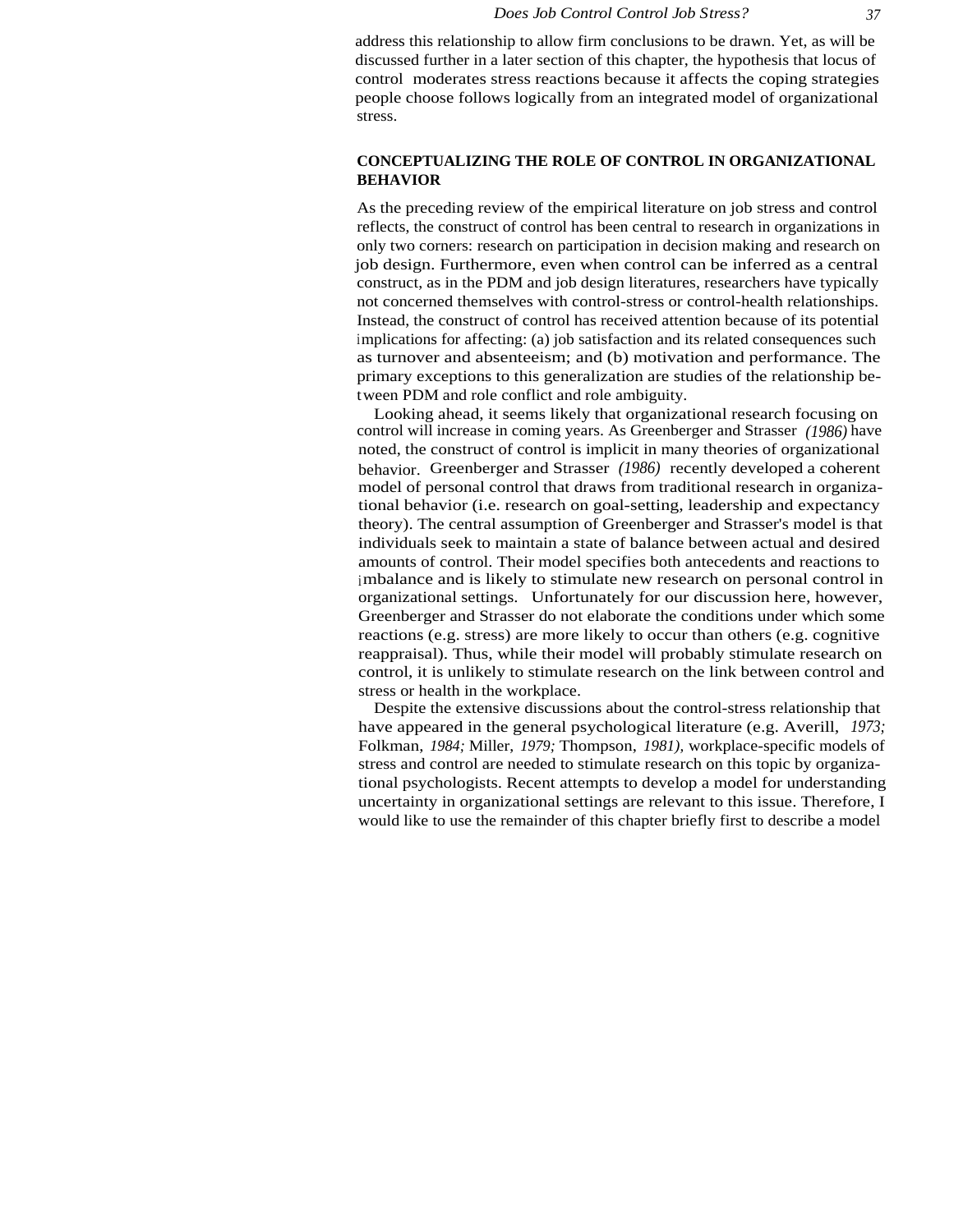of uncertainty in organizations, and then to raise several researchable questions about control-stress relationships that follow from the model and are relevant to organizational psychologists. A full discussion of the model is presented elsewhere (Jackson, Schuler and Vredenburgh, *1987);* for the sake of space, I will not include descriptions of the literature upon which the model is based. My purpose is simply to describe the model sufficiently to provide a context for developing a series of questions for organizational researchers interested in stress and control to address in future studies.

# **An Uncertainty Framework for Understanding Stress in Organizations**

McGrath *(1976)* argued that perceived uncertainty is a key determinant of both physiological and behavioral stress reactions, a formulation that has gained wide acceptance. For example, in their edited volume, Beehr and Bhagat *(1985)* show how job stress research can be usefully reformulated and integrated by defining stess to be a function of the uncertainty of outcomes in a situation, the importance of those outcomes and the duration of the situation. Contributors to Beehr and Bhagat's edited volume were able to reformulate a variety of topics using an uncertainty framework, including the personenvironment fit model of job stress (Van Harrison, *1985),* reactions to budget cuts (Jick, *1985),* dual-career couples (Gupta and Jenkins, *1985),* retirement (McGoldrick and Cooper, *1985),* and the career experiences of minority professionals (Ford, *1985).* Can a better understanding be gained of some phenomena labeled job stress by focusing on the more narrow construct of uncertainty?

Although not all job stress phenomena can be covered by a definition of stress as uncertainty, the cost of narrowing the scope of phenomena to be explained may be recovered by a significant gain in our ability to examine phenomena that cut across several levels of analysis, including individuals, groups and organizations. In other words, defining stress as uncertainty can facilitate a systems theory perspective. A systems theory perspective is particularly important because it allows us to recognize and treat job stress as a true organizational phenomenon.

# **Guiding Ideas Relevant to the Uncertainty Framework**

McGuire *(1983)* describes guiding-idea theories as incomplete, and admittedly inadequate, pictures of human behavior. Guiding ideas are useful assumptions upon which a set of integrated assertions can be built. Two guiding-idea theories form the foundation for the uncertainty framework: systems theory and an information-processing view of human nature.

Two primary assumptions comprising a systems perspective are: (1) that any acting agent, such as a person, a group or an organization, exists within and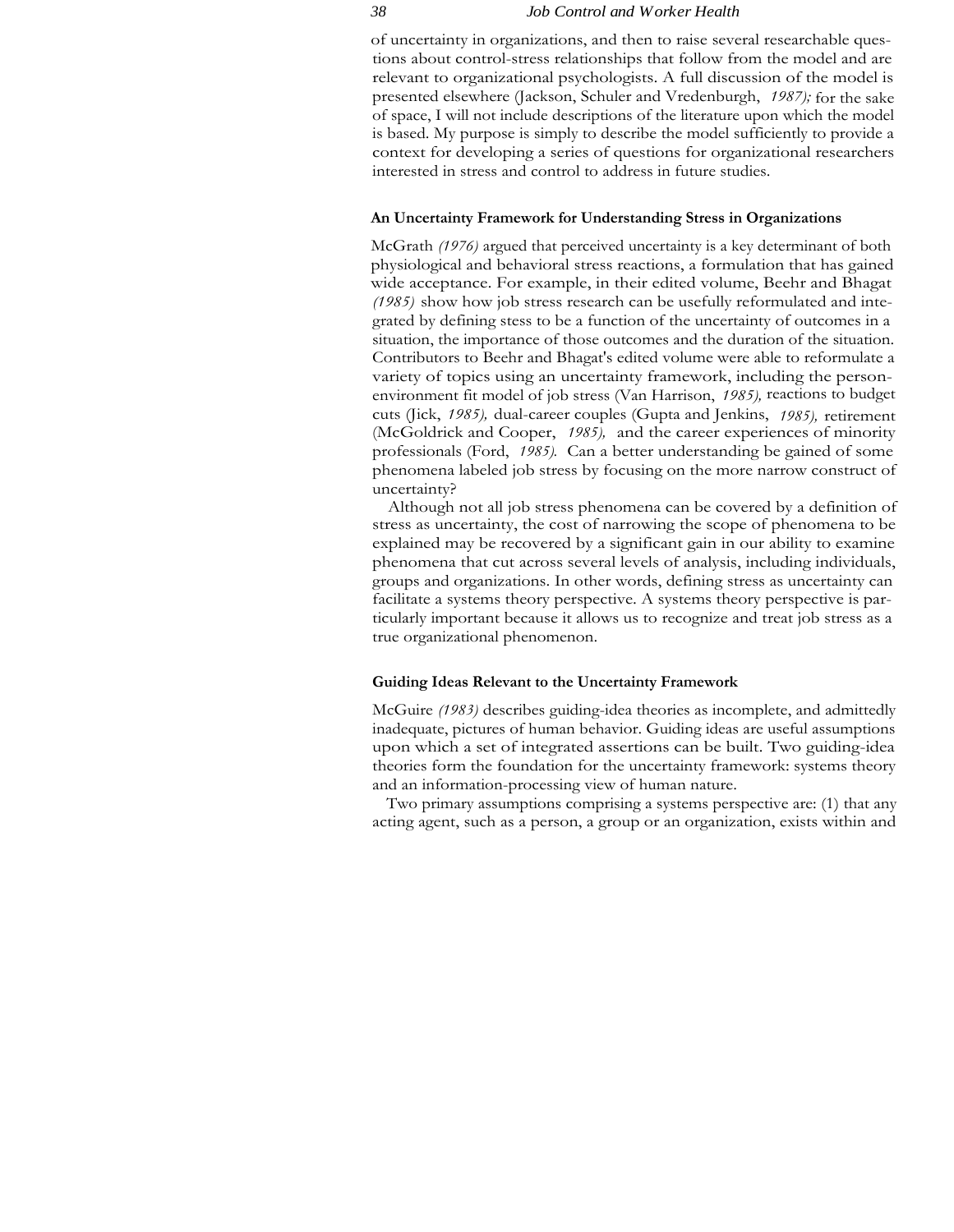seeks survival through a surrounding environment; and (2) that any agent can be conceived of as a system embedded within other subsystems. In the context of organizational psychology, three subsystems (or levels of analysis) are typically recognized as agents: the individual, the group and the organization. The systems theory perspective is important to the uncertainty framework because it emphasizes the interdependence between uncertainty at any one level of analysis (e.g. the individual) and concurrent conditions at other levels of analysis (the group and the organization). Another important aspect of systems theory is its explicit recognition that a system is *both* embedded in larger systems and comprised of `smaller' subsystems. Subsystems within the same larger system are assumed to be interdependent. Thus, groups within organizations affect each other in addition to affecting and being affected by the larger organization; individuals within groups are similarly linked together. Furthermore, subsystems *within* the individual (such as cognitive and physiological systems) can be assumed to be interdependent. For stress researchers, the interface between a person's cognitive and physiological subsystems has been of primary interest.

The second guiding idea underlying our uncertainty framework is a view of people as problem solvers whose actions are both reasoned (Fishbein, *1980)* and goal-oriented (Lewin, *1951).* Viewing people as problem solvers emphasizes the information-processing activities of a person that are initiated when a ` problem' is posed to the person (Howard and Scott, *1965).* This view of people as problem solvers helps define the boundary conditions for application of the uncertainty framework. Put simply, the necessary condition for activating the model is that a person be considering the question, `What will I do now?' When action is *not* needed, the uncertainty framework may not be relevant for understanding the person's responses. An implication of this boundary condition is that uncertainty is *not* viewed as a condition to be resolved, alleviated or reduced whenever it exists.

# **The Taxonomic Component of the Uncertainty Framework**

Taxonomic theories are simplistic representations for organizing a large set of variables into a manageable number of categories (McGuire, *1983).* Recently, several such theories have been developed by stress researchers (e.g. Beehr and Newman, *1978;* Cooper and Marshall, *1978).* These provide useful checklists of independent and dependent variables to consider when conducting research on job stress. The taxonomic component of the uncertainty framework is shown in Table 1.

The purpose of the taxonomy is to direct researchers to thinking about the myriad of variables that must be considered in attempting to understand uncertainty in organizational settings, including the unit of analysis, sources of uncertainty, attributes of information, potential moderating variables and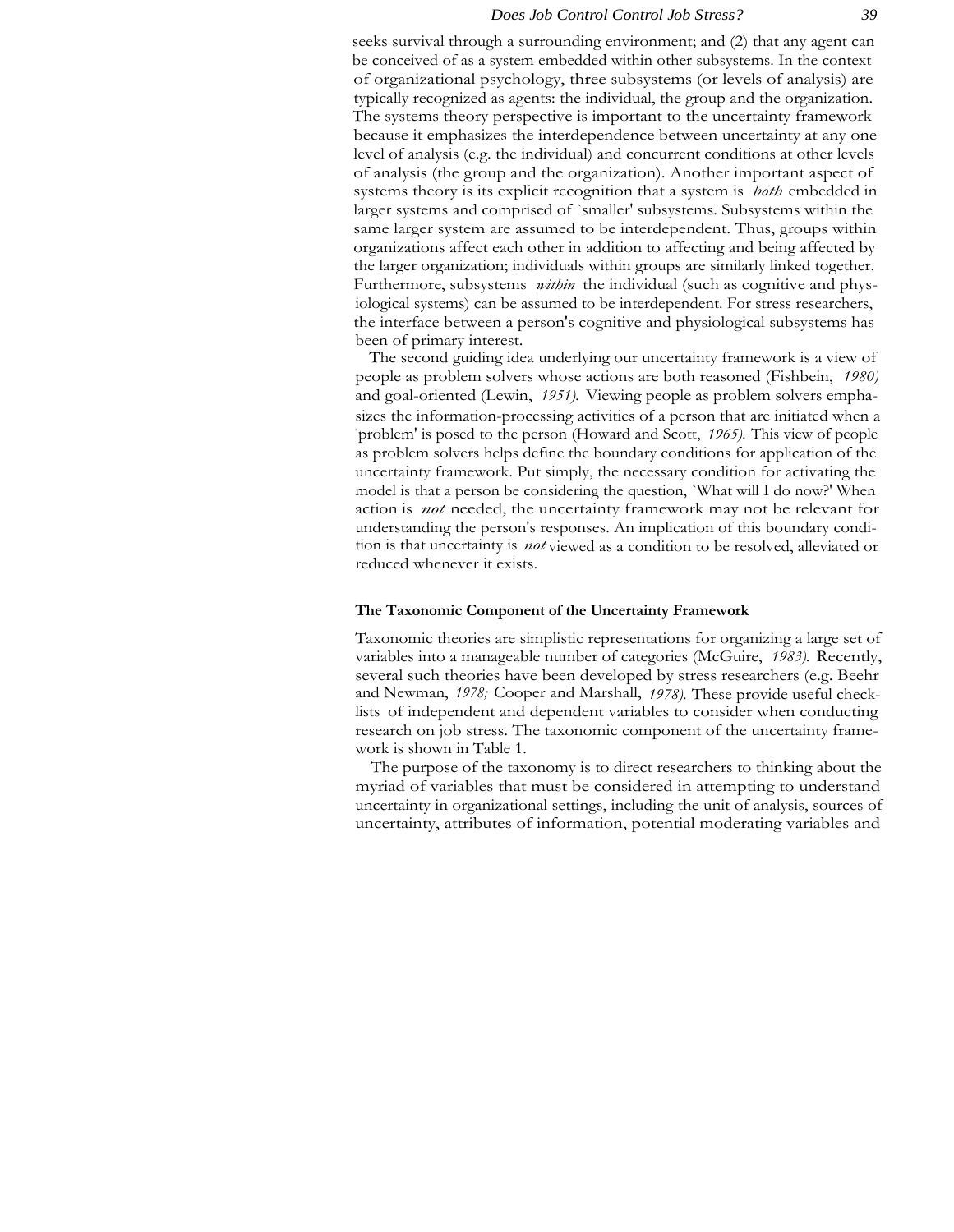Table 1 Components of a model of uncertainty

 $\overline{a}$ 

| Levels of<br>analysis | Origins of<br>uncertainty                                                                                                                           | Responses to<br>uncertainty                                                                                                                                                                                                                          |
|-----------------------|-----------------------------------------------------------------------------------------------------------------------------------------------------|------------------------------------------------------------------------------------------------------------------------------------------------------------------------------------------------------------------------------------------------------|
| Organization          | Environment (e.g.<br>suppliers, clients,<br>competitors, creditors,<br>government agencies,<br>unions)                                              | Strategy (e.g. marketing, personnel,<br>financial production, public relations)<br>Inter-organizational structure (e.g.<br>mergers, interlocking directorates,<br>joint ventures)<br>Intra-organization design                                       |
| Unit                  | Technology (e.g.<br>operations workflow,<br>input characteristics,<br>knowledge)<br>Organizational politics                                         | Strategy (e.g. bargaining, competition,<br>coalition formation)<br>Organizational design (e.g.<br>allocation of authority, coordinating<br>mechanisms, rules)                                                                                        |
| Group                 | Interaction patterns (e.g.<br>roles, norms, status,<br>hierarchy, leader<br>behaviour)                                                              | Cohesiveness<br>Rules enforcement<br>Influence attempts                                                                                                                                                                                              |
| Individual            | Tasks<br>Rewards<br>Roles<br>Job qualities<br>Individual qualities                                                                                  | Psychological states (e.g. satisfaction,<br>perceived threat, anxiety, tension)<br>Physiological symptoms (e.g. heart rate,<br>blood pressure, gastrointestinal<br>disorders<br>Cognitive information processing (e.g.<br>use of heuristics, biases) |
|                       | Dimensions of uncertainty                                                                                                                           |                                                                                                                                                                                                                                                      |
|                       | Number of elements<br>Rate of change<br>Heterogeneity of elements<br>Clarity of elements<br>Relationship among elements<br>Predictability of change |                                                                                                                                                                                                                                                      |
|                       | Moderators of the experience of<br>and reactions to uncertainty                                                                                     |                                                                                                                                                                                                                                                      |
|                       | Relative power<br>Time pressure<br>Importance of issue<br>Individual ability<br>Locus of control                                                    | Ambiguity tolerance<br>Field depencence<br>Availability of feedback<br>Task interdependence<br>Group cohesiveness                                                                                                                                    |

The dimensions of uncertainty are common to all units of analysis (i.e. organization, group, individual)

From Schuler and Jackson (1986).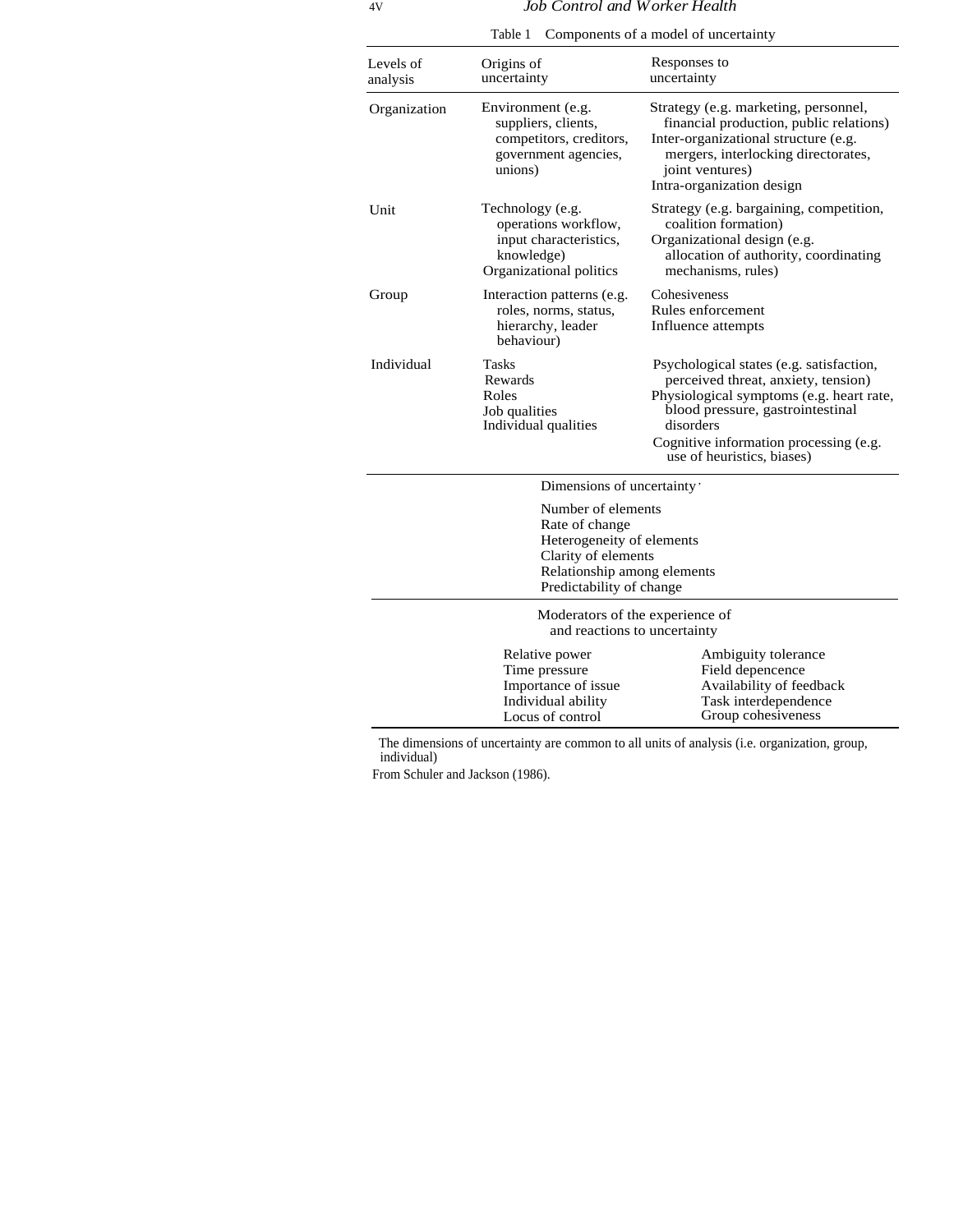short- and long-term reactions. Although not depicted in Table 1, uncertainty is posited as the central 'black-box' variable that links a system's environment (stimulus) to the system's responses.

# **The Process Component of the Uncertainty Framework**

Process theories attempt to map the intermediate steps that link together categories of variables (McGuire, *1983).* When process theories and taxonomies are combined, the result can be a sophisticated representation of a complex domain of knowledge. The resulting representation can both facilitate integration of new knowledge and illuminate existing gaps in our knowledge. It may also serve as the basis upon which axiomatic theories are eventually developed. The process component of the uncertainty framework is illustrated in Figure 1. It describes a partial model of human activity that combines systems theory and an information-processing view to provide a logic from which to develop testable hypotheses about the relationships among the variables included in our taxonomy (Table 1).

# **Uncertainty**

As Figure 1 shows, the uncertainty construct is centrally positioned in the process model. It is the variable linking objective environmental conditions to the response of individuals, groups and organizations.

Because it has been used in a variety of research arenas, definitions of uncertainty differ greatly. When the unit of analysis is the organization, uncertainty is most often used to refer to an objective characteristic of the environment. These definitions emphasize the difficulties of problem solving when information is unavailable, unstructured, vague or untrustworthy (e.g. Burns and Stalker, *1961;* Galbraith, *1977;* Lawrence and Lorsch, *1967;* Lorenzi, *1980;* McCaskey, *1979;* Pfeffer and Salancik, *1978;* Thompson, *1967).* Here the focus is on the difficulties uncertainty creates for identifying and formulating problems. When the unit of analysis is the group, the term ambiguity is preferred over uncertainty. Specifically, role ambiguity denotes lack of clarity about others' expectations for one's behavior, the consequences linked to one's behavior, and the means through which others' expectations can be fulfilled (Graen, *1976;* Kahn *et al., 1964;* Rizzo, House and Lirtzman, *1970).* Finally, when the unit of analysis is the individual, both ambiguity and uncertainty are used to describe characteristics of information available to a person, with ambiguity being used more often in the context of personality research (e.g. Ball-Rokeach, *1973;* Budner, *1962;* Frenkel-Brunswik, *1949)* and uncertainty being used more often in the context of research on cognitive processes and decision making (e.g. Beach and Mitchell, *1978;* Einhorn and Hogarth, *1981).*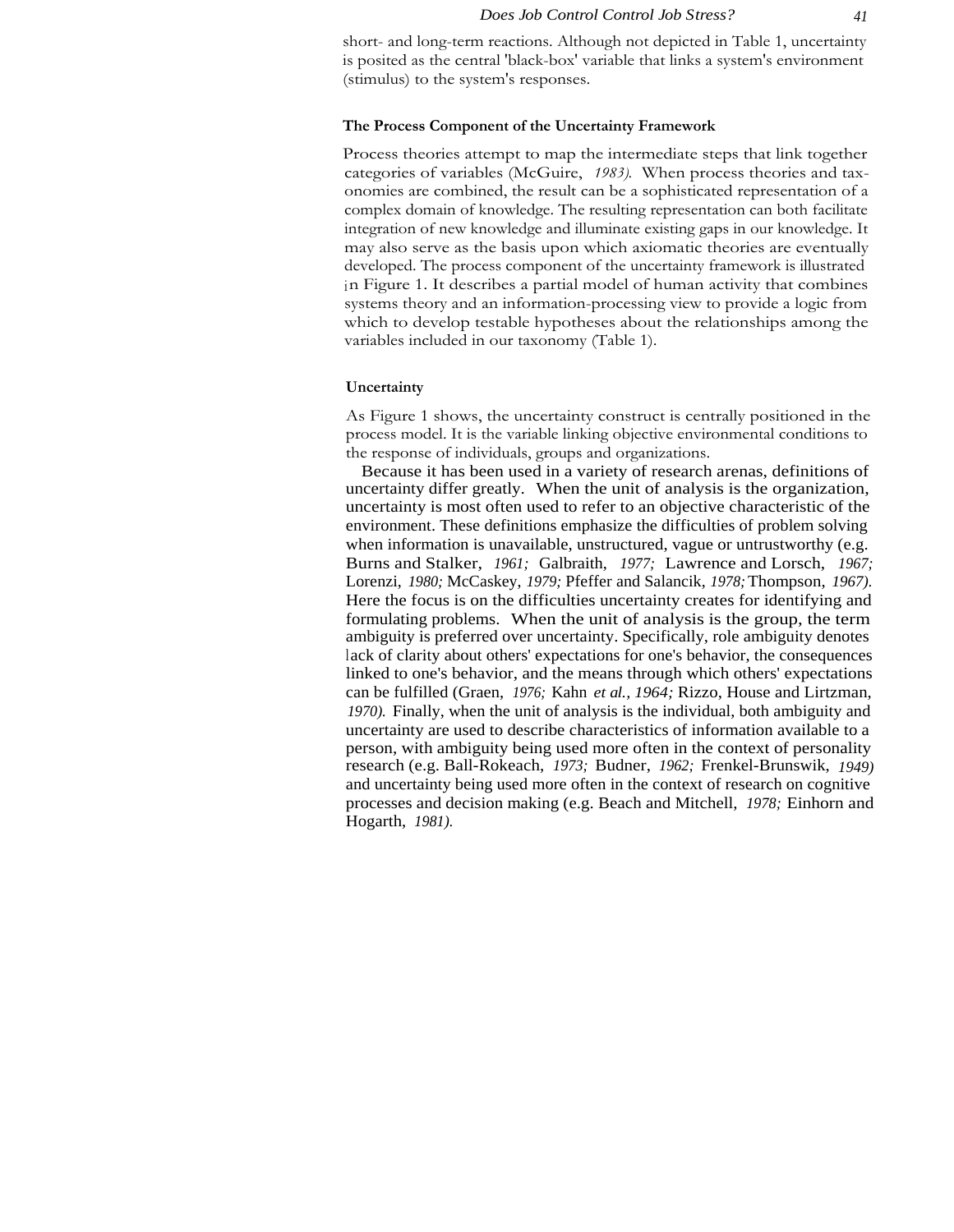

*Figure 1* Process component of the uncertain framework (Susan E. Jackson, Randall S. Schuler and Donald J. Vredenburgh, `Managing stress in tubrulent times', in *Occupational Stress and Organizational Effectiveness,* Anne W. Riley and Stephen J. Zaccaro, eds (Praeger Publishers, New York, a division of Greenwood Press, 1987), p. 146. Copyright (D 1987 by Virginia Tech Foundation, Inc. Reprinted with permission)

The inconsistencies in the meanings given to uncertainty cannot be resolved here. For the purpose of discussion, I will use the following definition of uncertainty: uncertainty exists to the extent that knowledge about an event or condition that requires action or resolution is experienced as inadequate. The term `knowledge' is used to ground the experience of uncertainty in the acting system. Uncertainty is not viewed here as an objective environmental condition. Knowledge is assumed to result from the intake of available information. A decision-making perspective implies that three types of relevant knowledge are: (1) knowledge about current states; *(2)* knowledge about future states; and (3) knowledge about the cause-effect relationships between actions and future states.

#### **Inputs and Outputs of the Process**

Figure 1 represents inputs as boxes and outputs as triangles. **In** accordance with the guiding view of people as problem solvers, information is the relevant input. Information may pertain to phenomena external or internal to the acting system. The sources of uncertainty are varied. They include individuals such as supervisors, as well as large social entities, such as businesses competing in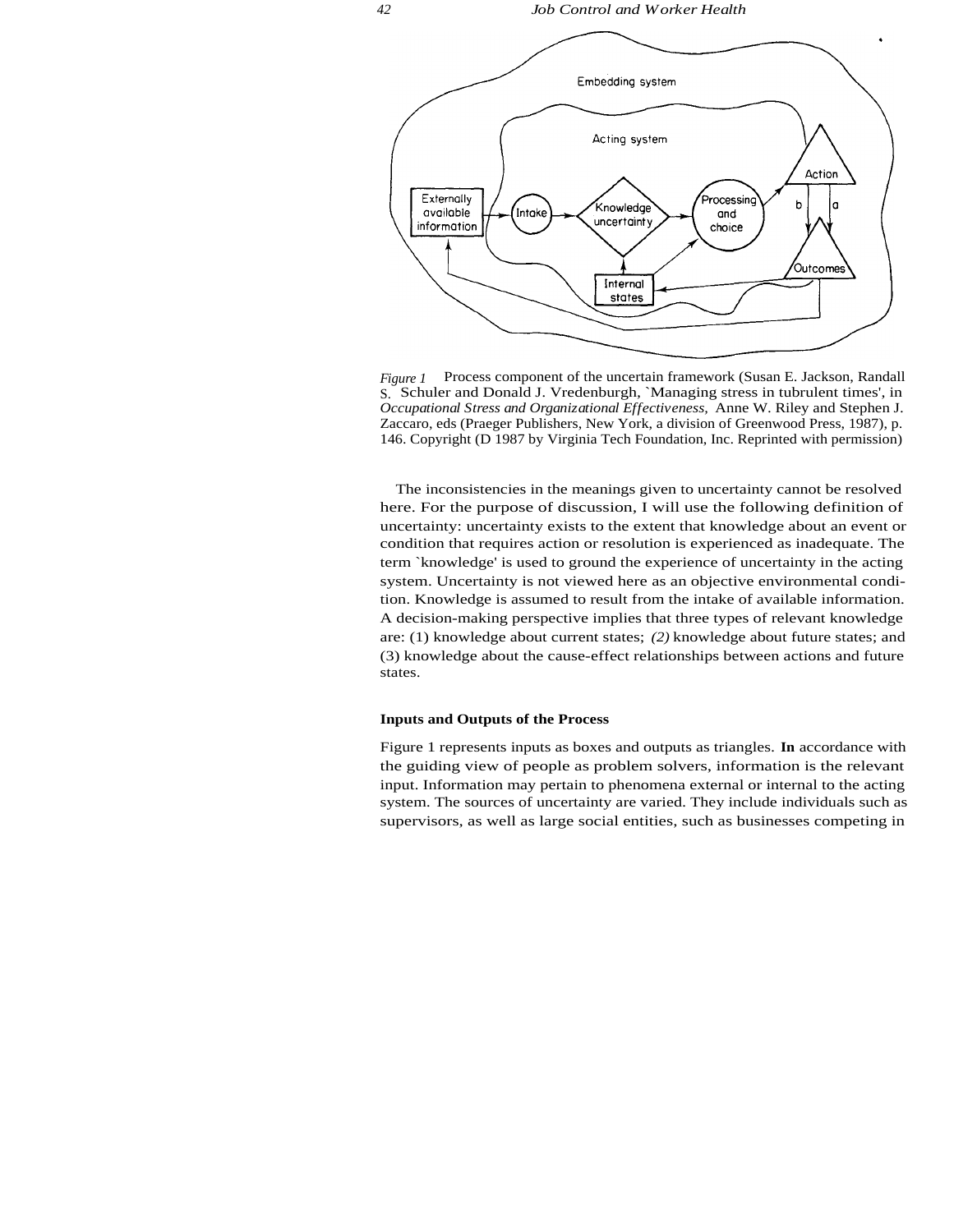one's industry. Despite this diversity, the sources of uncertainty can be described as information generators. The information generated can, in turn, be described as having various abstract dimensions that are meaningful at all three levels of analysis. These are listed in Table 1 as `dimensions of uncertainty'. In general, the more characteristic these dimensions are of the information generated by a source, the more uncertainty the source is perceived as producing. Furthermore, the more sources characterized by uncertainty, the more total uncertainty a system is likely to experience.

The system's responses and outcomes are represented in Figure 1 as two distinct triangles to emphasize the importance of analyzing both short- and long-term changes in the system. Of course, time is a continuous dimension and the distinction between immediate responses and long-term consequences is not clear-cut. Note also that responses and outcomes are positioned to span the boundary between the acting and embedding systems, which emphasizes two assumptions: (1) that actions are `visible' to both the acting and embedding systems; and (2) that actions can change the previously existing states of both the acting and embedding systems. Although `stress' is not listed as a response in Table 1, many of the specific short- and long-term responses listed in Table 1 are responses traditionally studied by stress researchers, e.g. information distribution, avoidance, anxiety, withdrawal and level of performance.

# **Intake and Processing of Information**

The model locates the experience of uncertainty in the acting system and locates the primary sources of uncertainty in an external, embedding system. This is comparable to distinguishing between `subjective' and `objective' states. Making such a distinction assumes imperfect fidelity of information transmission between systems. In Figure 1 the *intake* circle represents those phenomena that affect information transmission from the embedding system to the acting system. Such phenomena partially determine what information becomes available to the acting system. At the individual level of analysis, relevant intake phenomena would include common cognitive biases and errors of information processing (Kahneman and Tversky, *1973).* At the group level of analysis, relevant phenomena include mind guards (Janis, *1975)* and boundary spanners (Miles, *1976).* At the organization level of analysis, political action committees and formal environmental scanning activities would be relevant.

The model acknowledges that once information is received internal *processing* of the information occurs before observable outputs are produced. The complexities of this processing are not fully explicated by our framework. However, a few factors that the literature suggests may be particularly relevant to this processing phase are listed in Table 1 as `moderators of the experience of and reactions to uncertainty'. It is at this point that the construct of control appears in the model.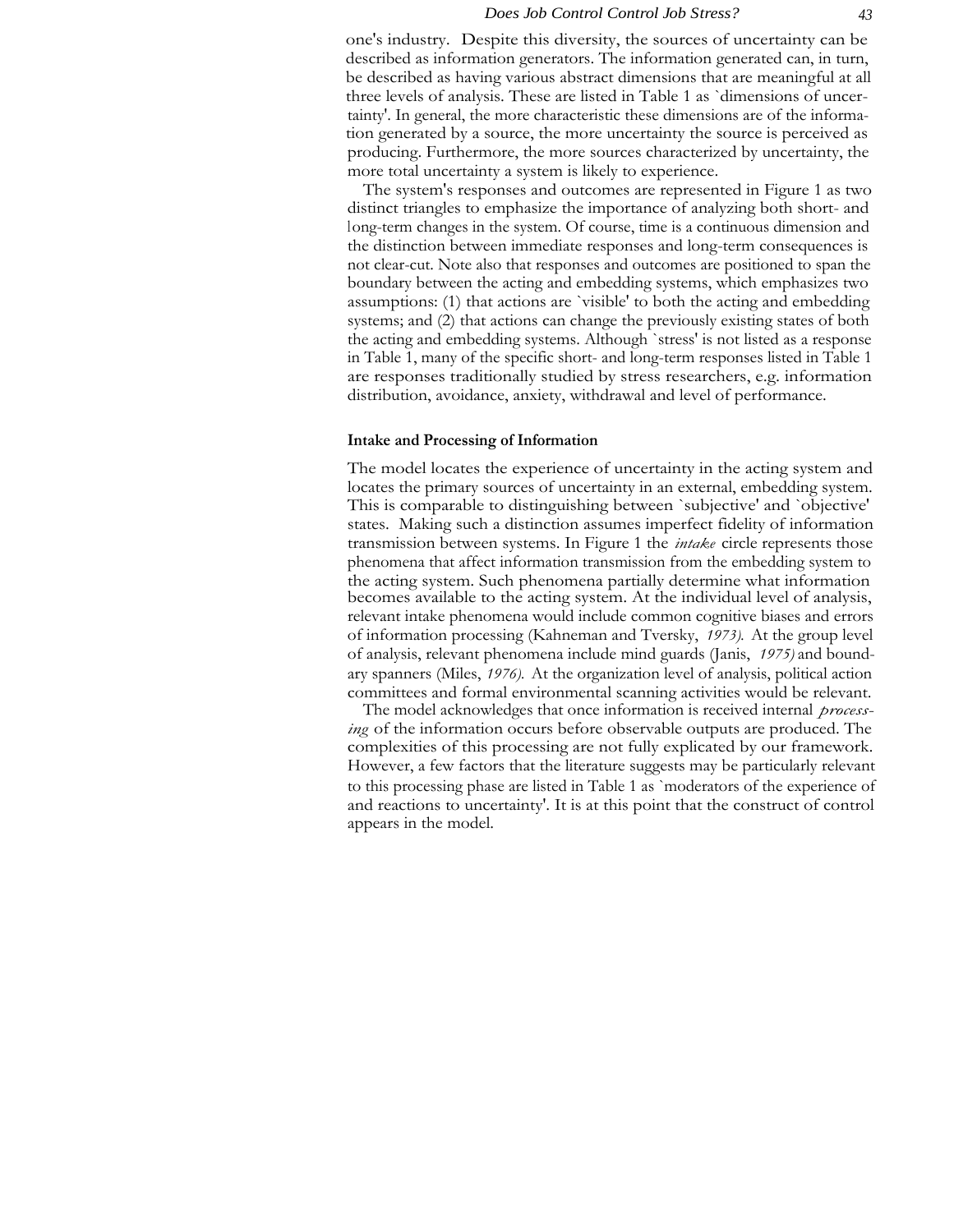# **IMPLICATIONS OF THE UNCERTAINTY FRAMEWORK FOR ORGANIZATIONAL STUDIES OF CONTROL**

Taken together, Table 1 and Figure 1 create a complex view of uncertainty in organizations and highlight the need for organizational researchers interested in stress and control to think carefully about several issues when designing studies to test the relationship between control and health in work settings. Perhaps most important is the need for careful operationalization of the control variable.

# **Control in Multiple Domains should be Assessed**

Systems theory suggests the distinction between acting and embedding systems. The embedding systems typically represent a unit of analysis that is one level above (i.e. more abstract than) the acting system. When the acting system is an individual, the embedding system(s) will be one or more groups (e.g. the family, the work group); when the acting system is a group, the embedding system is the larger organization within which the group exists. Finally, an organization can also be considered as an acting system, embedded within a larger political or economic system. An individual's experience of control may differ tremendously in reference to these multiple embedding systems. By implication, then, studies of how people respond to changes in levels of control must take into account *control profiles* in order to capture the multiple domains with respect to which control might vary. In the context of work it is easy to imagine, for example, that interventions designed to give employees greater control over the speed of their assembly line may have little impact upon their overall experienced control if they believe their job performance is unrelated to whether their job will be eliminated as a result of budget cuts made necessary by intense foreign competition in their industry. These employees may be happy to negotiate away their right to control the speed of their assembly line if in exchange they are able to achieve control in the form of job security. An example of a study that assessed employees' influence across several domains is Koopman *et al.'s* (1981) study of worker councils in four Dutch organizations.

Table 1 suggests there are many important aspects of organizational life to consider when identifying the many domains of potential employee control: the job or task one is responsible for; relationships with subordinates, peers, and supervisors; intra-organizational politics; and organization-environment relationships. Other job-related domains of control could easily be added to this list. For example, Latack's (in press) discussion of career-related stress highlights the importance of including one's career (versus job) as an aspect of organizational life within which control perceptions might be studied. Also, because work-related constraints often affect the control a person has over non-work aspects of life, organizational studies of control also should include assessments of control in the non-work domain.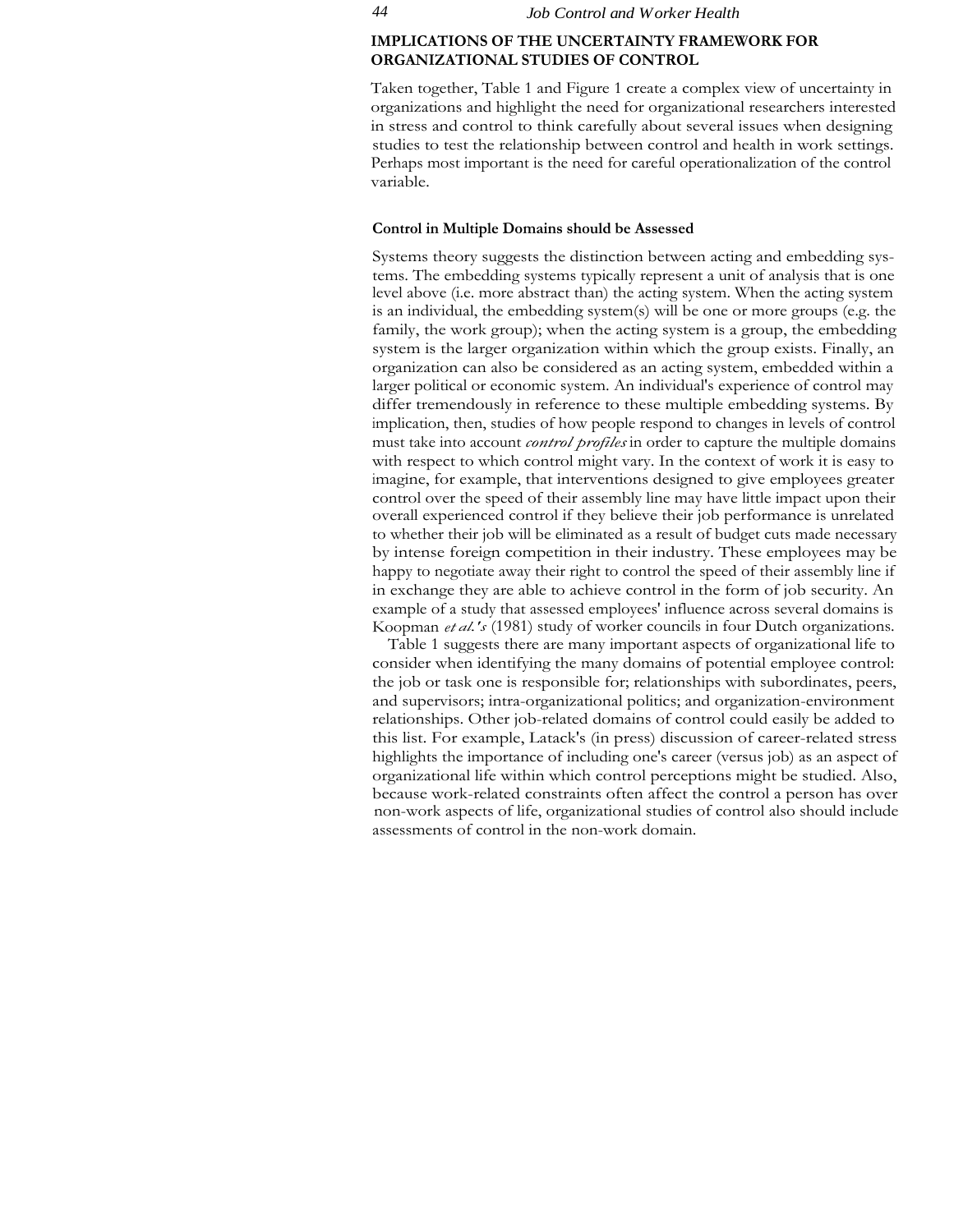The job design studies reviewed in the earlier sections of this chapter dealt with control over one's immediate job or task. The studies of managerial style also emphasize the amount of control employees are allowed to have over their immediate job; in addition, participative management styles might allow employees to gain control over decisions, policies and procedures that are not directly task-related. However, organizational researchers have typically *not* considered how employees are affected by the amount of control their larger work unit has within the organization. Neither have they studied how people are affected by their perceptions of the organization's control *vis a vis* its economic and political environment, unless the study participants are top-level executives whose jobs explicitly require attending to the organization's external environment (e.g. Cooper, *1984).*

The uncertainty model suggests that employees' experience of control probably reflects not only their perceptions of their own personal control but also their perceptions concerning the control exercised by the larger systems of which they are members. In organizational settings, then, employees' feelings of control should vary as a function of their department's power within the organization and their organization's dominance among competitors. Indeed, it seems likely that a person who believes his department is a target for workforce reductions, or one who believes that her employing organization is unlikely to compete successfully in a major industry shake-out, would gain little sense of control as a consequence of being allowed to schedule the timing and/or sequencing of job tasks.

# **Alternative Forms of Control need to be Distinguished**

In addition to expanding the domains of organizational life that might determine people's feelings of control, organizational researchers need to distinguish more carefully among the types or forms of control people can experience. Several typologies of control have already been suggested in the psychological literature, including the works of Averill *(1973),* Folkman *(1984),* Miller *(1979)* and Thompson *(1981).* In considering these typologies, I believe none can be adopted `as is' by organizational researchers. With the possible exception of Folkman's work, these typologies represent views of the control construct that are closely linked to experimental laboratory paradigms for studying people's reactions to aversive stimuli. Laboratory settings and organizational life are quite dissimilar, however. For example, laboratory studies almost always examine aversive events only, ignoring neutral and positive events. Usually, individuals are studied in isolation, so intra- and intergroup processes are ignored. Furthermore, the impoverished laboratory setting gives subjects little opportunity to explore alternative methods for gaining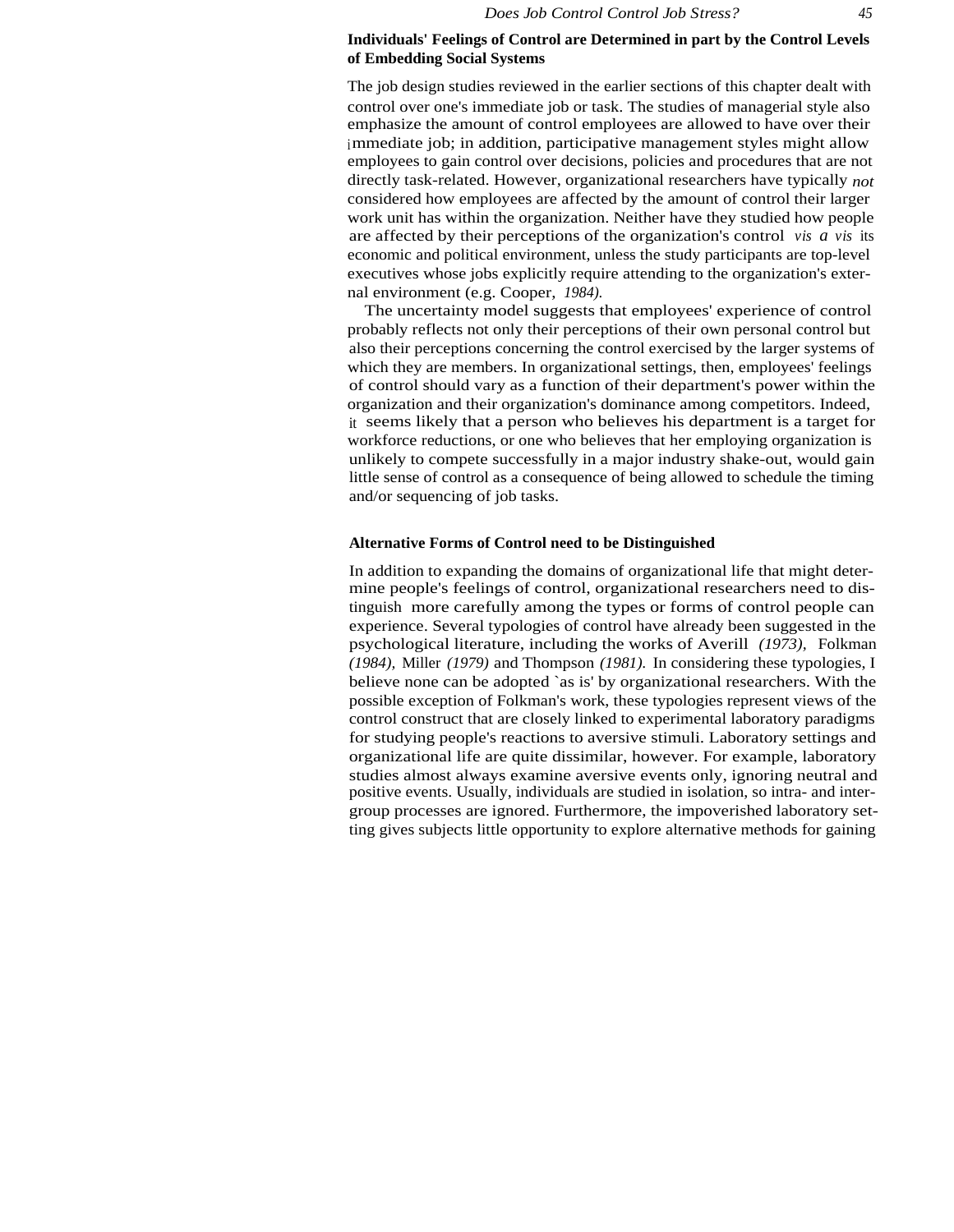control. Finally, laboratory studies have generally ignored phenomena that unfold over extended periods of time.

Because of the differences between laboratory and organizational settings, adopting the existing control typologies for organizational studies would likely result in deficient research designs. Instead, a new typology of forms of control should be developed for use in organizational research. Developing such a typology is beyond the scope of this chapter, but below are listed several distinctions that such a typology might incorporate:

- 1. Control over processes versus outcomes versus events.
- 2. Control over whether something happens versus how or when it occurs.
- 3. Personal control versus control through association with others.
- *4.* Control that limits loss versus control that facilitates gains.
- 5. The standard against which control is evaluated (e.g. total control; relative to others; relative to the past; relative to an ideal).
- *6.* The extent to which control is finite within a social system (i.e. in order for one person or unit to gain control someone else must lose it).

# **The 'Control-health' Relationship is probably not a simple 'Cause-effect' Relationship**

A common bias among organizational researchers seems to lead them to frame hypotheses of the general form: objective or subjective situational conditions cause individual outcomes, or, specifically, increasing control improves health. When considering control and health, several interesting alternative types of hypotheses suggest themselves, for example:

*1. Increasing control can be an unhealthy thing to do.* Evidence suggesting that this may be true was presented by Bazerman (1982), who found that increased outcome control was detrimental for individuals in situations that did not permit them to use their control. Comparable situations can easily occur in organizations that base personnel decisions on performance and also give individuals the responsibility of performing tasks for which they lack the necessary resources (e.g. ability, time, budget).

# OR

*2. Organizations can improve employee outcomes such as stress reactions (psychological and behavioral) through interventions that enhance feelings of control in non-work domains.* For example, physical fitness programs might enhance perceived control if they are designed to ensure and make salient increased levels of skill and physical health. The assumptions here are: (a) that feelings of mastery are equivalent to perceived control; and (b)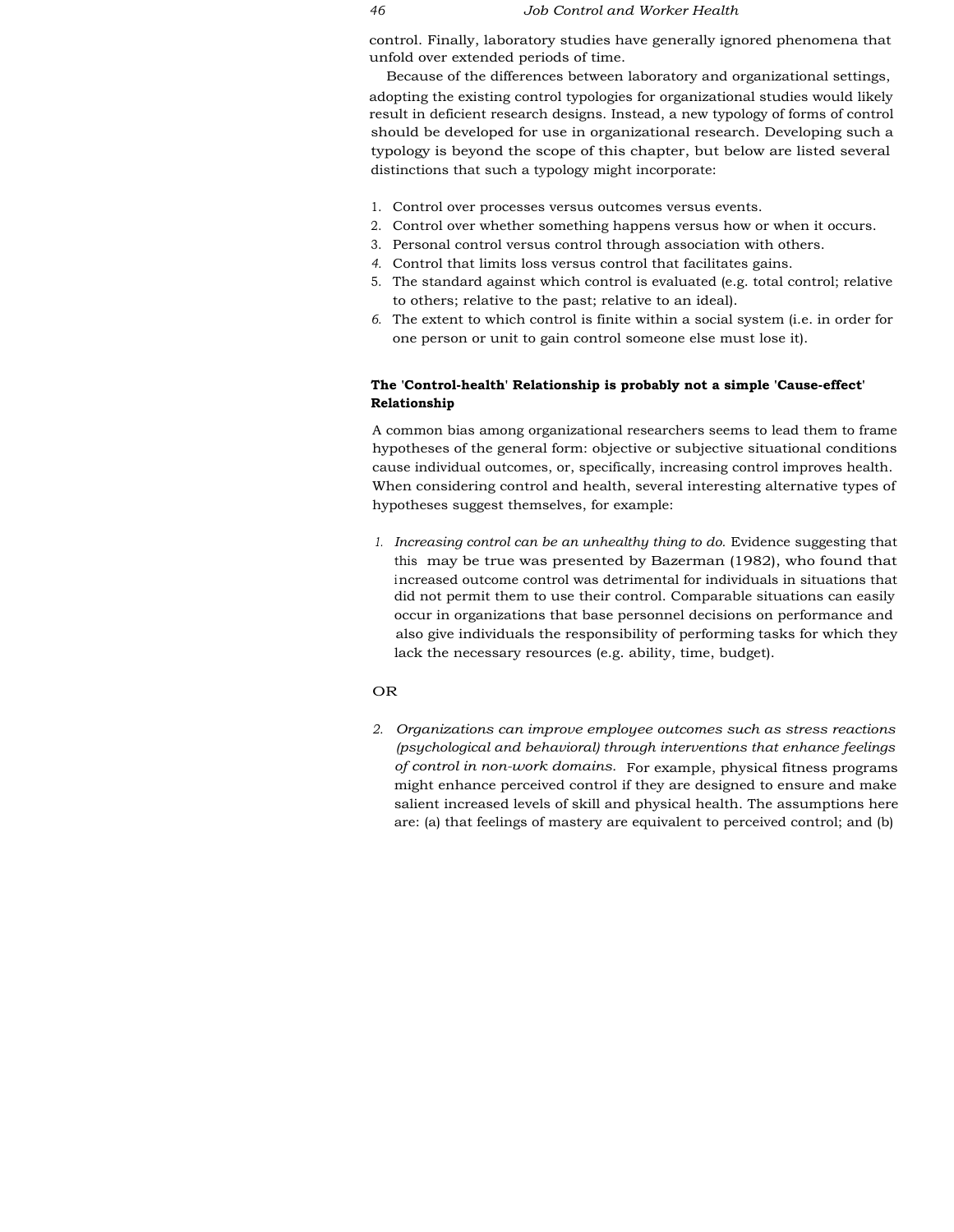,that *overall* control, not simply work-related control, is the operative independent variable. Thus, fitness programs and any other activities that provide opportunities for mastery outside of work (e.g. involvement in professional societies or community programs) should enhance perceived control.

# *OR*

*3. The variable of control is important in understanding health outcomes primarily because it partially determines the reactions people have to uncertainty (and perhaps other 'stressors').* In other words, control may be an important moderator in the stressors-health relationship. This view of control has been advanced recently by Feldman and Brett (1983), Latack (in press), and Thoits (1987), among others. When faced with the stressor of uncertainty, people who feel `in control' should be more likely to use proactive problem-solving (cf. Folkman, Schaefer and Lazarus, 1979)-a relatively effective coping strategy (Latack, 1986; Pearlin and Schooler, 1978)-rather than emotion-focused coping.

To date, very few organizational studies have considered control as a moderator variable. The few studies that have done so have used individual differences in locus of control perceptions to operationalize control. Completely unexplored to date are the impact of situational control variables on reactions to uncertainty. In organizational settings characterized by uncertainty, problemfocused coping is almost always going to be the reaction that is most beneficial to the organization's effective functioning. If having a workforce that feels a sense of control does encourage problem-solving behavior, then management practices that enhance feelings of control could be advocated as beneficial to achieving organization goals, as well as to improving employee health. Given the long tradition among US managers of minimizing their subordinates' control levels, demonstrating the link between increased control and organizational effectiveness may be the only way to convince management to consider interventions that enhance employee control.

#### **Interdisciplinary Studies of the Link between Control and Health are needed**

Organizational psychologists seldom include measures of health among their dependent variables. I believe this state of affairs reflects the fact that organizational psychology puts a premium on studying *behavior.* Thus, while health is usually assumed to be linked, for example, to stress, studies of stress use measures of absenteeism rather than measures of health as the outcome variable.

It seems obvious from reading the research in organizational psychology that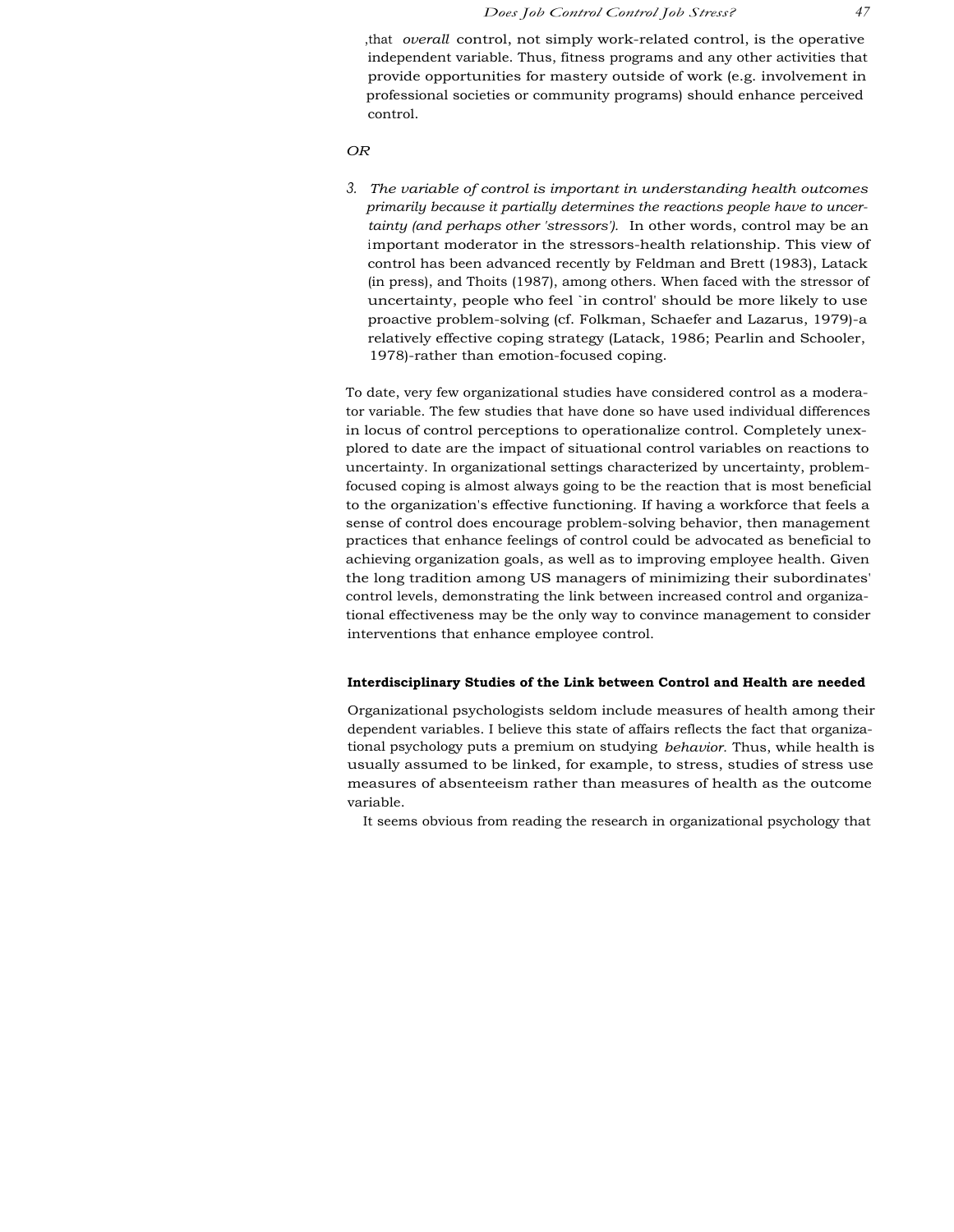people in this area have not been trained to be knowledgeable about issues related to measuring health (although their knowledge about measurement in general is quite sophisticated). Neither do our theories typically address the link between environmental conditions and physiological reactions. Consequently, while it is likely that organizational psychologists will begin focusing more on the construct of control, it is unlikely that they will examine the link between control and health unless they become involved in interdisciplinary research.

#### **REFERENCES**

- Anderson, C. (1977). Locus of control, coping behaviors, and performance in a stress setting: A longitudinal study, *Journal of Applied Psychology, 62,* 449-51.
- Andrisani, P. J. and Nestel, G. (1976). Internal-external control as a contributor to and outcome of work experience, *Journal of Applied Psychology, 61,* 156-65.
- Averill, J. R. (1973). Personal control over aversive stimuli and its relationship to stress, *Journal of Personality and Social Psychology, 80,* 286-303.
- Ball-Rokeach, J. (1973). From pervasive ambiguity to a definition of the situation, *Sociometry, 36,* 378-89.
- Baths, N. C. (1980). Job involvement and locus of control as moderators of roleperception individual-outcome relationships, *Psychological Reports, 46,* 111-19.
- Bazerman, M. H. (1982). Impact of personal control on performance: is added control always beneficial? *Journal of Applied Psychology, 67,* 472-9.
- Beach, L. R. and Mitchell, T. R. (1978). A contingency model for the selection of decision strategies, *Academy of Management Review, 3,* 439-49.
- Beehr, T. A. and Bhagat, R. S. (1985). *Human Stress and Cognition in Organizations: An Integrated Perspective,* Wiley, New York.
- Beehr, T. A. and O'Hara, K. (1987). Methodological designs for the evaluation of occupational stress interventions. In S. V. Kasl and C. L. Cooper (eds) *Stress and Health: Issues in Research Methodology,* Wiley, Chichester.
- Beehr, T. A. and Newman, J. E. (1978). Job stress, employer health, and organizational effectiveness, *Personnel Psychology, 31,* 665-98.
- Broedling, L. A. (1975). Relationship of internal-external control to work motivation and performance in an expectancy model, *Journal of Applied Psychology, 60,* 65-70.
- Budner, S. (1962). Intolerance of ambiguity as a personality variable, *Journal of Personality, 30,* 29-50.
- Burns, T. and Stalker, G. M. (1961). *The Management of Innovation,* Tavistock Publications, London.
- Coch, L. and French, J. R. P. (1948). Overcoming resistance to change, *Human Relations, 1,* 512-32.
- Cook, J. D., Hepworth, S. J., Wall, T. D. and Warr, P. B. (1981). *The Experience of Work.* Academic Press, London.
- Cooper, C. L. (1984). Executive stress: A ten-country comparison, *Human Resource Management, 23,* 395-407.
- Cooper, C. L. and Marshall, J. (1978). Sources of managerial and white collar stress. In C. L. Cooper and R. Payne (eds) *Stress at Work,* Wiley, Chichester.
- Davis, K. (1953). Management communication and the grapevine, *Harvard Business Review, 31,* 43-9.
- Einhorn, J. and Hogarth, R. M. (1981). Behavioral decision theory, *Annual Review of Psychology, 32,* 53-88.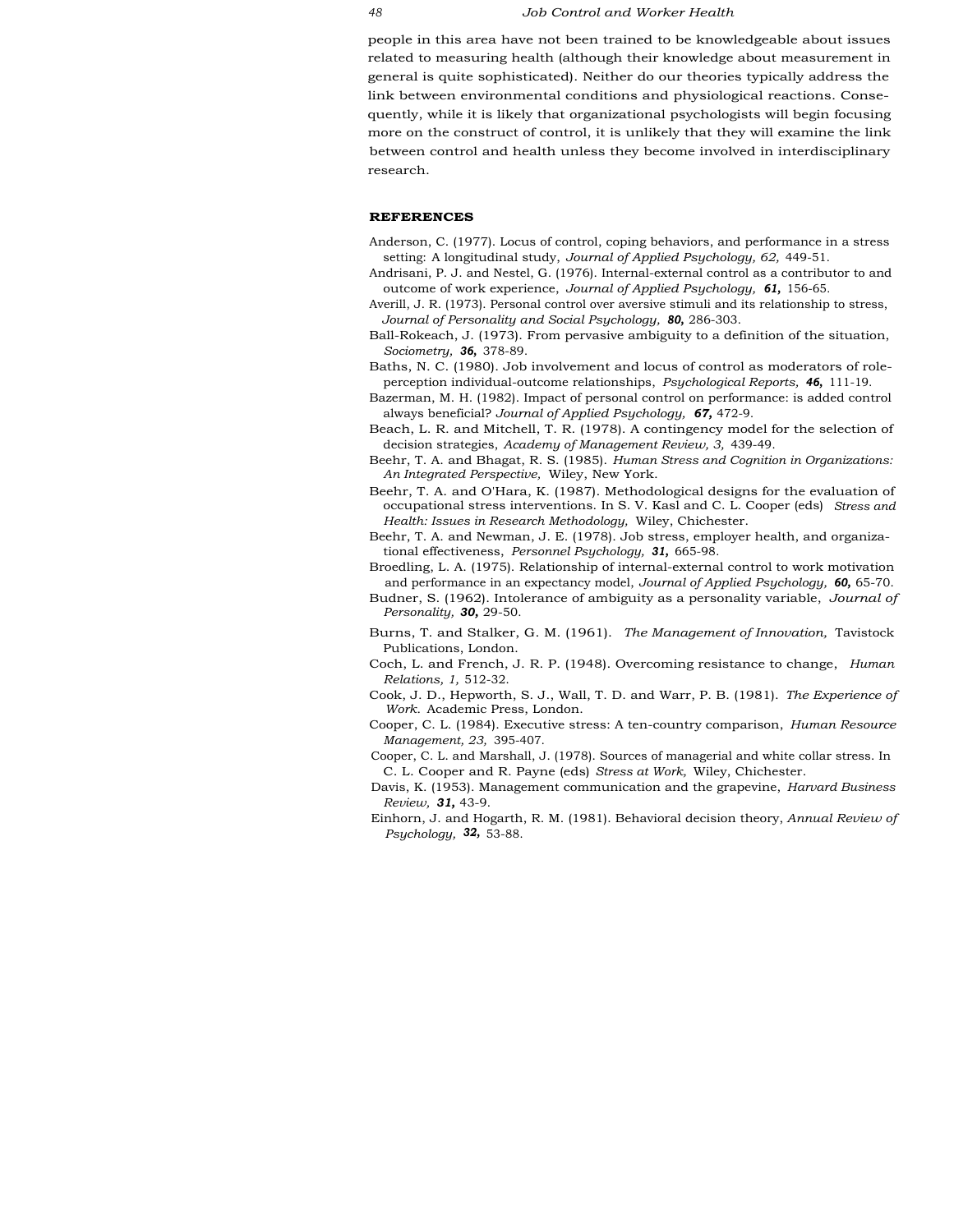- Emery, F. and Trist, E. L. (1960). Socio-technical systems. In C. W. Churchman and M. Verhulst (eds) *Management Sciences, Models and Techniques, Vol.* 2, Pergamon Press, New York.
- Feldman, D. C. and Brett, J. M. (1983). Coping with new jobs: A comparative study of new hires and job changers, *Academy of Management Journal, 26,* 258-72.
- Fishbein, M. (1980). A theory of reasoned action: Some applications and implications. In H. Howe and M. Page (eds) *Nebraska Symposium on Motivation, 1979, Vol.* 27, University of Nebraska Press, Lincoln.
- Folkman, S. (1984). Personal control and stress and coping processes: A theoretical analysis, *Journal of Personality and Social Psychology, 46,* 839-52.
- Folkman, S., Schaefer, C. and Lazarus, R. S. (1979). Cognitive processes as mediators of stress and coping. In V. Hamilton and D. M. Warburton (eds) *Human Stress and Cognition: An Information Processing Approach, pp.* 265-98, Wiley, Chichester.
- Ford, D. L., Jr (1985). Job-related stress of the minority professional: An exploratory analysis and suggestion for future resarch. In T. A. Beehr and R. S. Bhagat (eds) *Human stress and cognition in organizations: An integrated perspective, pp.* 287-323, Wiley, New York.
- Frenkel-Brunswik, E. (1949). Intolerance of ambiguity as an emotional and perceptual personality variable, *Journal of Personality, 18,* 108-43.
- Frese, M. (1985). Stress at work and psychosomatic complaints: A causal interpretation, *Journal of Applied Psychology, 70,* 314-18.
- Frost, C. F., Wakeley, J. H. and Ruh, R. A. (1974). *The Scanlon Plan for Organizational Development: Identity, Participation, and Equity,* Michigan State University Press, East Lansing.
- Galbraith, J. R. (1977). *Organization Design,* Addison-Wesley, Reading, MA.
- Gemmil, G. R. and Heisler, W. J. (1972). Fatalism as a factor in managerial job satisfaction, job strain, and mobility, *Personnel Psychology, 25,* 241-50.
- Graen, G. (1976). Role-making processes within complex organizations. In M. D. Dunnette (ed.) *Handbook of Industrial and Organizational Psychology,* Rand McNally, Chicago.
- Greenberger, D. B. and Strasser, S. (1986). Development and application of a model of personal control in organizations, *Academy of Management Journal, 11,* 164-77.
- Gupta, N. and Jenkins, G. D., Jr (1985). Dual career couples: Stress, stressors, strains, and strategies. In T. A. Beehr and R. S. Bhagat (eds) *Human Stress and Cognition in Organizations: An Integrated Perspective, pp.* 141-75, Wiley, New York.
- Hackman, J. R. and Oldham, G. R. (1975). Development of the Job Diagnostic Survey, *Journal of Applied Psychology, 60,* 159-70.
- Hackman, J. R. and Oldham, G. R. (1976). Motivation through the design of work: test of a theory, *Organizational Behavior and Human Performance, 16,* 250-79.
- Hamner, T. H. and Vardi, Y. (1981). Locus of control and career self-management among nonsupervisory employees in industrial settings, *Journal of Vocational Behavior, 18,* 13-29.
- Hamner, W. C. and Tosi, H. L. (1974). Relationship of role conflict and role ambiguity to job involvement measures, *Journal of Applied Psychology, 39,* 497-9.
- Heisler, W. J. (1974). A performance correlate of personal control beliefs in an organizational context, *Journal of Applied Psychology, 59,* 504-6.
- Hendrix, W. H., Ovalle, N. K., II and Troxler, R. G. (1985). Behavioral and physiological consequences of stress and its antecedent factors, *Journal of Applied Psychology, 70,* 188-201.
- Hersch, P. D. and Scheibe, K. E. (1967). Reliability and validity of internal-external control as a personality dimension, *Journal of Consulting Psychology, 31,* 609-13.
- House, J. S., Stretcher, V., Metzner, H. L. and Robbins, C. A. (1986). Occupational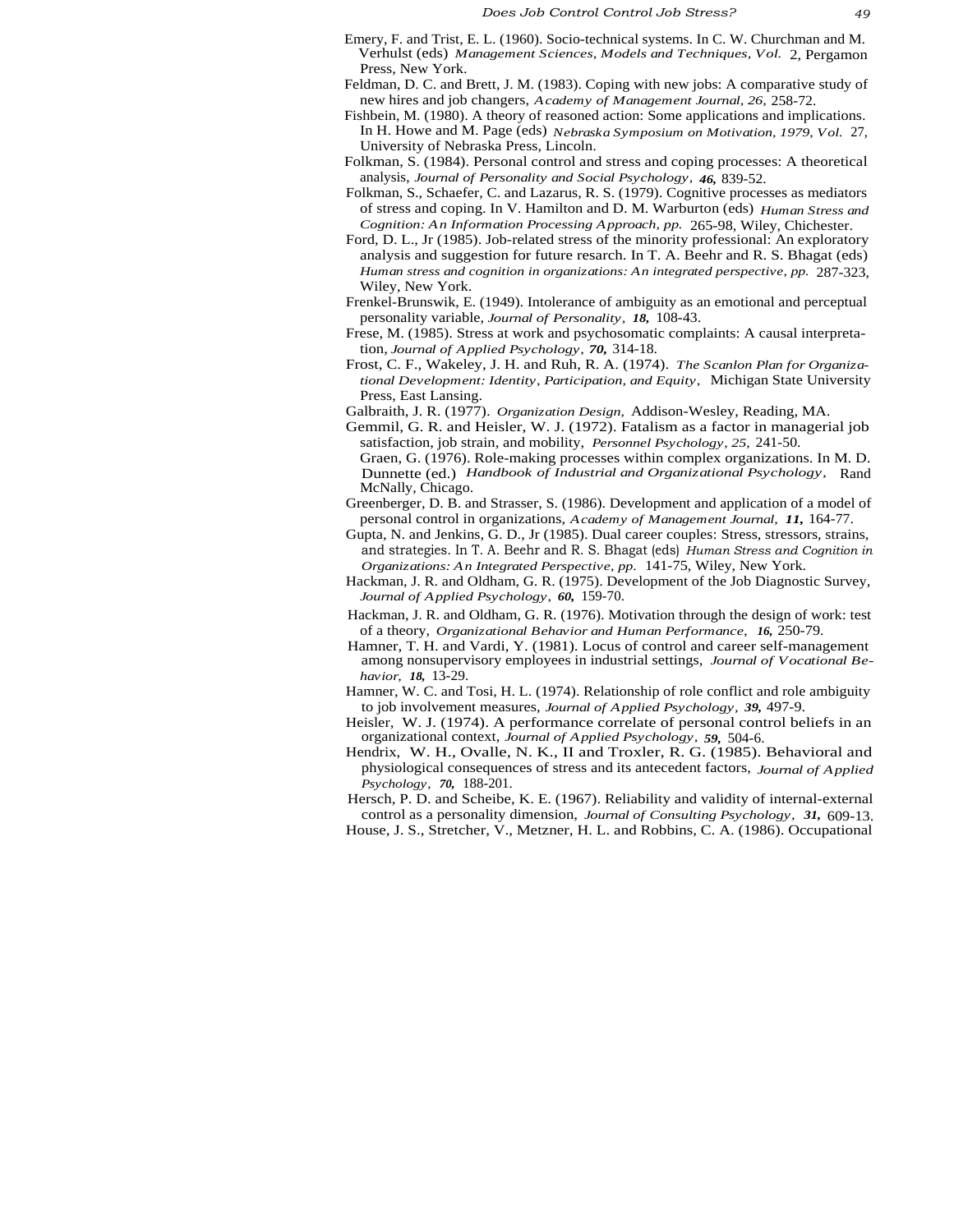stress and health among men and women in the Techumseh Community Health Study, *Journal of Health and Social Behavior,* 27, 62-77.

- House, R. J. and Baetz, M. L. (1979). Leadership: Some empirical generalizations and new research directions. In B. M. Staw (ed.) *Research in Organizational Behavior,* Vol. 1, pp. 341-423, KAI Press, Greenwich, CT.
- Howard, A. and Scott, R. A. (1965). A proposed framework for the analysis of stress in the human organism. *Behavioral Science, 10,* 141-60.
- Jackson, S. E. and Schuler, R. S. (1985). A meta-analysis and conceptual critique of research on role ambiguity and role conflict in work settings, *Organization Behavior and Human Performance,* **30,** 16-76.
- Jackson, S. E., Schuler, R. S. and Vredenburgh, D. J. (1987). Managing stress in turbulent times. In A. W. Riley, S. Zaccaro and R. Rosen (eds) *Occupational Stress and Organizational Effectiveness,* Praeger, New York.
- Jackson, S. E., Schwab, R. L. and Schuler, R. S. (1986). Toward an understanding of the burnout phenomenon, *Journal of Applied Psychology,* **71,** 630-40.
- Jackson, S. E., Turner, J. A. and Brief, A. P. (1987). Correlates of burnout among public service lawyers, *Journal of Occupational Behavior, 8,* 339-49.
- Janis, I. L. (1975). *Victims of Groupthink,* Houghton Mifflin, Boston.
- Jick, T. D. (1985). As the ax falls: Budget cuts and the experience of stress in organizations. In T. A. Beehr and R. S. Bhagat (eds) *Human Stress and Cognition in Organizations: An Integrated Perspective, pp.* 83-114, Wiley, New York.
- Kahn, R. L., Wolfe, D. M., Quinn, R. P., Snoek, J. D. and Rosenthal, R. A. (1964). *Organizational Stress: Studies in Role Conflict and Ambiguity,* Wiley, New York.
- Kahneman, D. and Tversky, A. (1973). On the psychology of prediction, *Psychological Review, 80,* 237-51.
- Karasek, R. A., Jr (1979). Job demands, job decision latitude, and mental strain: Implications for job redesign, *Administrative Science Quarterly,* 24, 285-308.
- Kimmons, G. and Greenhaus, J. H. (1976). Relationship between locus of control and reactions of employees to work characteristics, *Psychological Reports,* **39,** 815-20.
- Koopman, P. L., Drenth, P. J. D., Bus, F. B. M., Kruyswijk, A. J. and Wierdsma, A. F. M. (1981). Content, process, and effects of participative decision making on the shop floor: Three cases in the Netherlands, *Human Relations,* **34,** 657-76.
- Latack, J. C. (1986). Coping with job stress: Measures and future directions for scale development, *Journal of Applied Psychology,* **71,** 377-85.
- Latack, J. C. (in press). Work, stress, and careers: A preventive approach to maintaining organizational health. In M. B. Arthur, D. T. Hall and B. S. Lawrence (eds) *Handbook of Career Theory,* Cambridge University Press, Cambridge.
- Lawler, E. E. (1968). A correlational-causal analysis of the relationship between expectancy attitudes and job performance, *Journal of Applied Psychology, 52,462-8.*
- Lawrence, P. R. and Lorsch, J. W. (1967). *Organizations and Environment,* Irwin, Homewood, IL.
- Lefcourt, H. M. (1982). *Locus of Control: Current Trends in Theory and Research,* 2nd edn, Lawrence Erlbaum, Hillsdale, NJ.
- Lewin, K. (1951). *Field Theory in Social Science,* Harper: New York.
- Lied, T. R. and Pritchard, R. D. (1976). Relationships between personality variables and components of the expectancy-valence model, *Journal of Applied Psychology,* 61,463-7.
- Locke, E. A. and Schweiger, D. M. (1979). Participation in decision-making: One more look. In B. M. Staw (ed.) *Research in Organizational Behavior,* Vol. 1, JAI Press, Greenwich, CT.
- Loher, B. T., Noe, R. A., Moeller, N. L. and Fitzgerald, M. P. (1985). A meta-analysis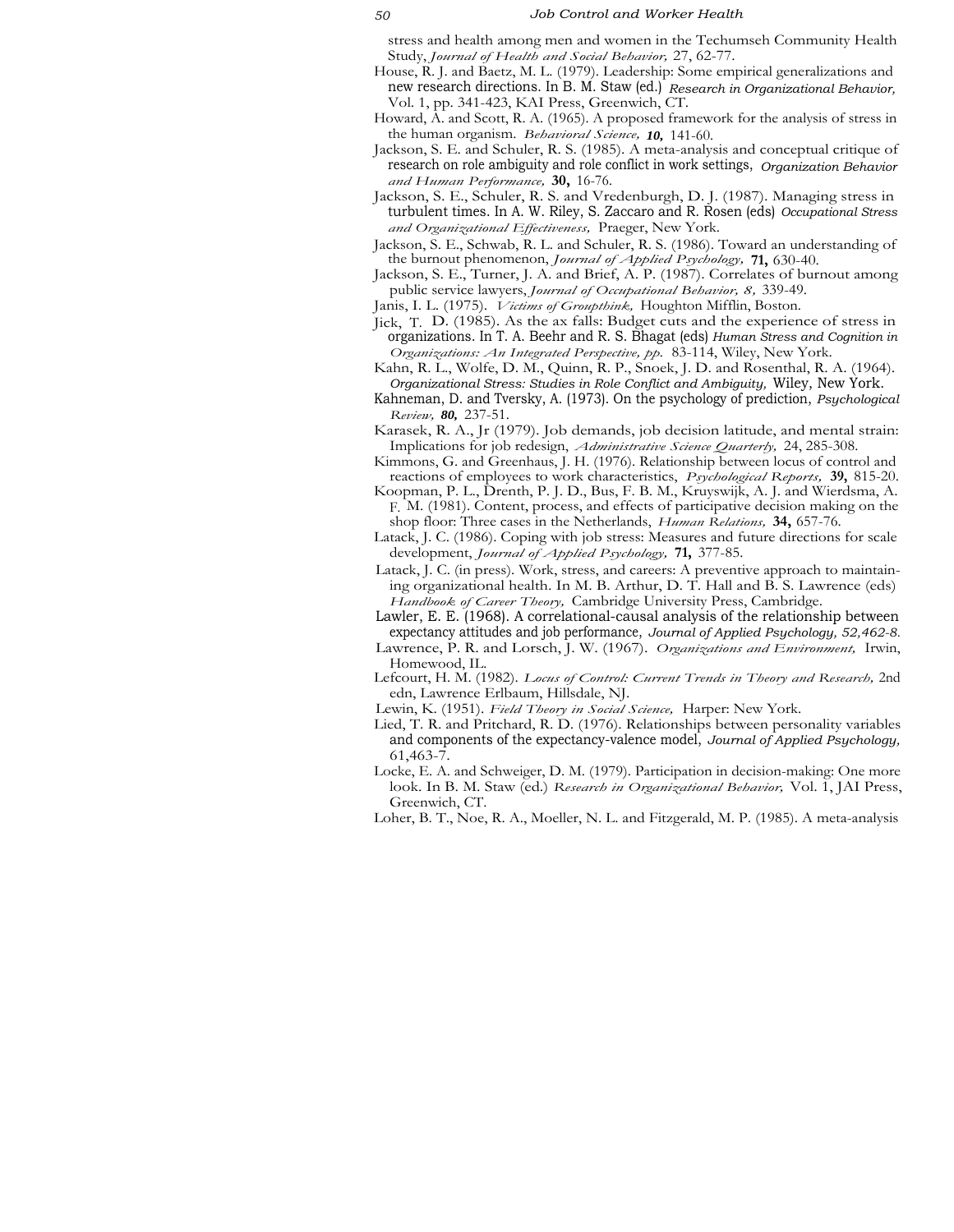of the relation of job characteristics to job satisfaction, *Journal of Applied Psychology, 70,* 280-9.

Lorenzi, P. (1980). Applied behavior under uncertainty. In S. Fiddle (ed.) *Uncertainty: Behavioral and Social Dimensions,* Praeger, New York.

- Majumder, R. K., MacDonald, A. P. and Greever, K. B. (1977). A study of rehabilitation counselors: Locus of control and attitudes toward the poor, *Journal of Counseling Psychology, 24,* 137-41.
- Marino, K. E. and White, S. E. (1985). Departmental structure, locus of control, and job stress: The effect of a moderator, *Journal of Applied Psychology, 70,* 782-4.
- Marrow, A. J., Bowers, D. G. and Seashore, S. E. (1967). *Management by Participation,* Harper & Row, New York.
- McCaskey, M. B. (1979). The management of ambiguity, *Organizational Dynamics, 7,* 31-48.
- McGoldrick, A. E. and Cooper, C. L. (1985). Stress at the decline of one's career: The act of retirement. In T. A. Beehr and R. S. Bhagat (eds) *Human Stress and Cognition in Organizations: An Integrated Perspective, pp.* 177-201, Wiley, New York.
- McGrath, J. E. (1976). Stress and behavior in organizations. **In** M. D. Dunnette (ed.) *Handbook of Industrial and Organizational Psychology, pp.* 1351-95, Rand McNally, Chicago.
- McGuire, W. J. (1983). A contextualist theory of knowledge: Its implications for innovation and reform in psychological research. In L. Berkowitz (ed.) *Advances in Experimental Social Psychology,* Vol. 16, Academic Press, New York.
- Mechanic, D. (1962). Sources of power of lower participants in complex organizations, *Administrative Science Quarterly, 7.* 349-64.
- Mechanic, D. (1974). Social structure and personal adaptation: Some neglected dimensions. In G. U. Coelho, D. A. Hamburg and J. E. Adams (eds) *Coping and Adaptation,* Basic Books, New York.
- Miles, R. H. (1976). Role requirements as sources of organizational stress, *Journal of Applied Psychology, 61,* 172-9.
- Miller, S. M. (1979). Controllability and human stress: Method, evidence, theory, *Behavioral Research and Therapy, 17,* 287-304.
- Mitchell, R. R., Smyser, C. M. and Weed, S. E. (1975). Locus of control: Supervision and work satisfaction. *Academy of Management Journal, 18,* 623-31.
- Mitchell, T. R. (1973). Motivation and participation: An integration. *Academy of Management Journal, 16,* 160-79.
- Munoz, M. (1973). Job satisfaction in policemen and its relation to locus of control, ego strength, and performance (Doctoral dissertation, City University of New York, 1973), *Dissertation Abstracts International, 34,* 2946A-74A (University Microfilms No. 73-28, 369).
- Nightingale, D. V. (1981). Participation in decision-making: An examination of style and structure and their effects on member outcomes, *Human Relations, 34,* 1119-33.
- Organ, D. W. and Greene, C. N. (1974). Role ambiguity, locus of control, and work satsifaction, *Journal of Applied Psychology, 59,* 101-2.
- Parkes, K. R. (1982). Occupational stress among student nurses, *Journal of Applied Psychology, 67,* 784-96.
- Pearlin, L. I. and Schooler, C. (1978). The structure of coping, *Journal of Health and Human Behavior, 19,* 2-21.
- Pfeffer, J. and Salancik, G. R. (1978). *The External Control of Organizations: A Resource Dependence Perspective,* Harper & Row, New York.
- Rice, A. K. (1953). Productivity and social organization in an Indian weaving shed, *Human Relations, 6,* 297-329.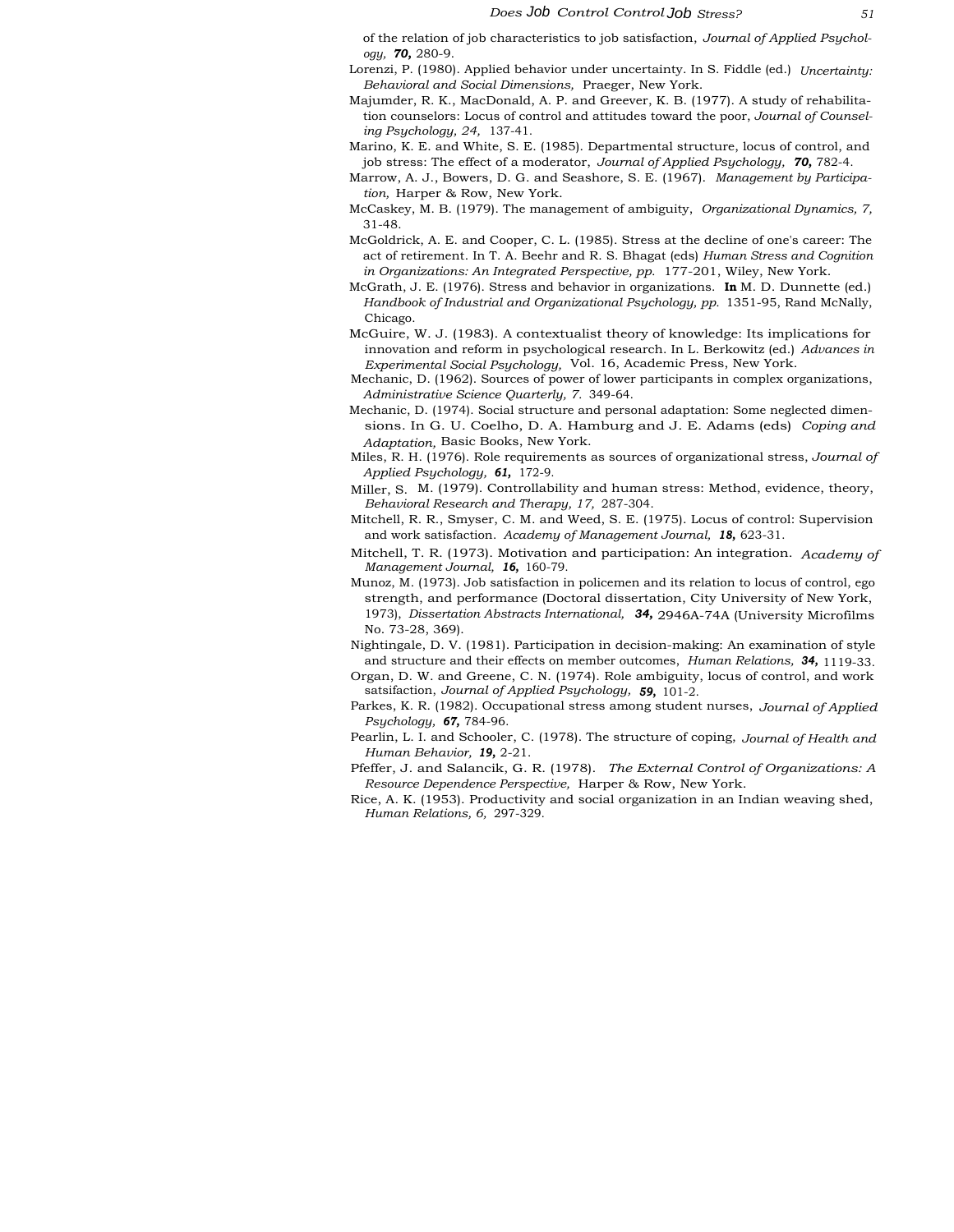Rizzo, J. R., House, R. J. and Lirtzman, S. I. (1970). Role conflict and ambiguity in complex organizations, *Administrative Science Quarterly, 15,* 150-63.

- Roark, M. H. (1978). The relationship of perception of chance in finding jobs to locus of control and to job search variables on the part of human resource agency personnel (Doctoral dissertation, Virginia Polytechnic University, 1978), *Dissertation Abstracts International, 38,* 2070A (University Microfilms No. 78-18558).
- Roethlisberger, F. J. and Dickson, W. J. (1956). *Management and the Worker,* Harvard University Press, Cambridge, MA (originally published in 1939).
- Rotter, J. B. (1966). Generalized expectancies for internal versus external control of reinforcement, *Psychological Monographs, 80,* 1-28.
- Sashkin, M., Guzzo, R. A., Locke, E. A. and Schweiger, D. M. (1987). *Debate: Participation is a Moral Imperative,* Second Annual Conference of the Society for Industrial and Organizational Psychology, April, Atlanta, Georgia.
- Satmoko (1973). Belief in the internal and external control of reinforcement as a determinant of the attitude toward the work role (Doctoral dissertation, George Washington University, 1972), *Dissertation Abstracts International, 33,* 4005A-6A (University Microfilms No. 73-4022).
- Schuler, R. S. (1979). A role perception transactional process model for organizational communication-outcome relationships, *Organizational Behavior and Human Performance, 23,* 268-91.
- Schuler, R. S. and Jackson, S. E. (1986). Managing stress through PHRM practices. An uncertainty interpretation. In K. M. Rowland and G. R. Ferris (eds) *Research in Personnel and Human Resource Management,* Vol. 4, pp. 183-224, JAI Press, Greenwich, CT.
- Schweiger, D. M. and Leanna, C. R. (1985). Participation in decision making. In E. A. Locke (ed.) *Generalizing from Laboratory to Field Settings: Research Findings from Industrial-Organizational Psychology, Organizational Behavior and Human Resource Management,* Lexington Books, Lexington, MA.
- Sims, H. P., Jr and Szilagyi, A. D. (1976). Job characteristics relationships: Individual and structural moderators, *Organizational Behavior and Human Performance, 17,* 211-30.
- Singh, M. R. G. (1978). The relationship of job satisfaction with locus of control, organizational setting and education (Doctoral dissertation, University of Michigan, 1978), *Dissertation Abstracts International, 38,* 684A (University Microfilms No. 78- 13735).
- Spector, P. E. (1982). Behavior in organizations as a function of employee's locus of control, *Psychological Bulletin, 91,* 482-97.
- Spector, P. E. (1986). Perceived control by employees: A meta-analysis of studies concerning autonomy and participation at work, *Human Relations, 39,* 1005-16.
- Stone, E. F. (1.985). Job scope-job satisfaction and job scope-job performance relationships. In E. A. Locke (ed.) *Generalizing from Laboratory to Field Settings: Research Findings from Industrial-Organizational Psychology, Organizational Behavior and Human Resource Management,* Lexington Books, Lexington, MA.
- Szilagyi, A. D. and Sims, H. P., Jr (1975). Locus of control and expectancies across multiple occupational levels, *Journal of Applied Psychology, 60,* 638-40.
- Thoits, P. A. (1987). Gender and marital status differences in control and distress: Common stress versus unique stress explanations, *Journal of Health and Social Behavior, 28,* 7-22.
- Thompson, J. D. (1967). *Organizations in Action.* McGraw-Hill, New York.
- Thompson, S. C. (1981). Will it hurt less if I can control it? A complex answer to a simple question, *Psychological Bulletin, 90,* 89-101.